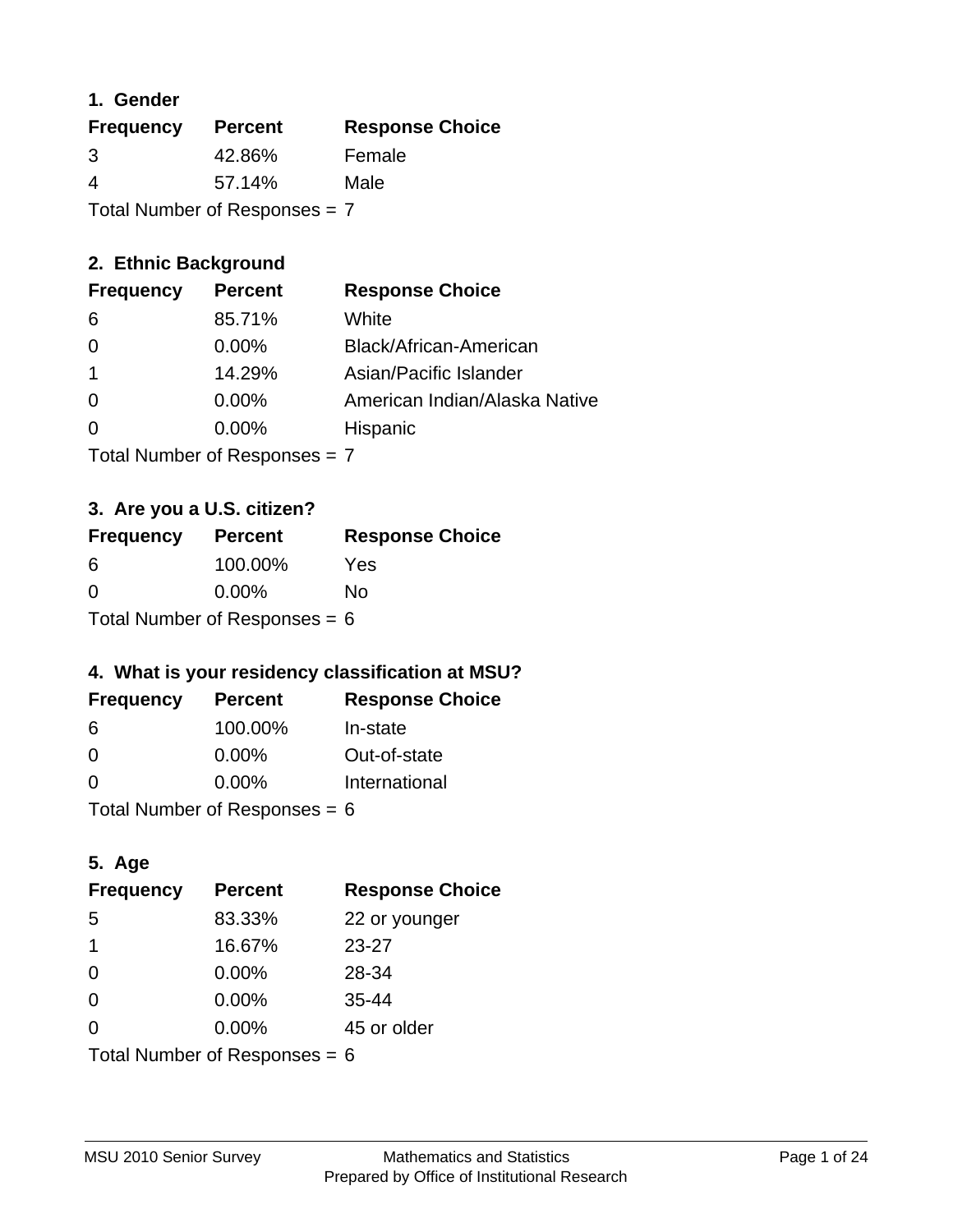**6. Has either of your parents received a bachelor's degree?**

| <b>Frequency</b>                | <b>Percent</b> | <b>Response Choice</b> |
|---------------------------------|----------------|------------------------|
| 4                               | 66.67%         | Yes                    |
| 2                               | 33.33%         | No                     |
| Total Number of Responses = $6$ |                |                        |

## **7. Has either of your parents received a degree from Murray State?**

| <b>Frequency</b> | <b>Percent</b> | <b>Response Choice</b> |
|------------------|----------------|------------------------|
|                  | 16.67%         | Yes                    |

5 83.33% No

Total Number of Responses  $= 6$ 

## **8. What was your original entry status to MSU?**

| <b>Frequency</b> | <b>Percent</b>                                                       | <b>Response Choice</b>                           |
|------------------|----------------------------------------------------------------------|--------------------------------------------------|
| 5                | 83.33%                                                               | Freshman                                         |
| $\mathbf 1$      | 16.67%                                                               | Transfer from community college/technical school |
| $\Omega$         | $0.00\%$                                                             | Transfer from 4-yr institution                   |
|                  | $T_{\rm eff}$ . The set of $R_{\rm eff}$ is the set of $R_{\rm eff}$ |                                                  |

Total Number of Responses  $= 6$ 

#### **9. If transfer student, how many credits were transferred?**

| <b>Frequency</b>               | <b>Percent</b> | <b>Response Choice</b> |
|--------------------------------|----------------|------------------------|
| -0                             | $0.00\%$       | 12 or fewer            |
| 0                              | $0.00\%$       | $13 - 30$              |
| 0                              | $0.00\%$       | $31 - 60$              |
|                                | 100.00%        | Over <sub>60</sub>     |
| $Total Number of DoEROROR = 1$ |                |                        |

Total Number of Responses = 1

# **10. If transfer student, approximately what percent of your University Studies (general education) classes did you take at Murray State?**

| <b>Frequency</b>              | <b>Percent</b> | <b>Response Choice</b> |
|-------------------------------|----------------|------------------------|
| $\Omega$                      | $0.00\%$       | Under 25%              |
| $\Omega$                      | $0.00\%$       | 25-49%                 |
| $\Omega$                      | 0.00%          | 50-74%                 |
|                               | 100.00%        | 75-100%                |
| Total Number of Responses = 1 |                |                        |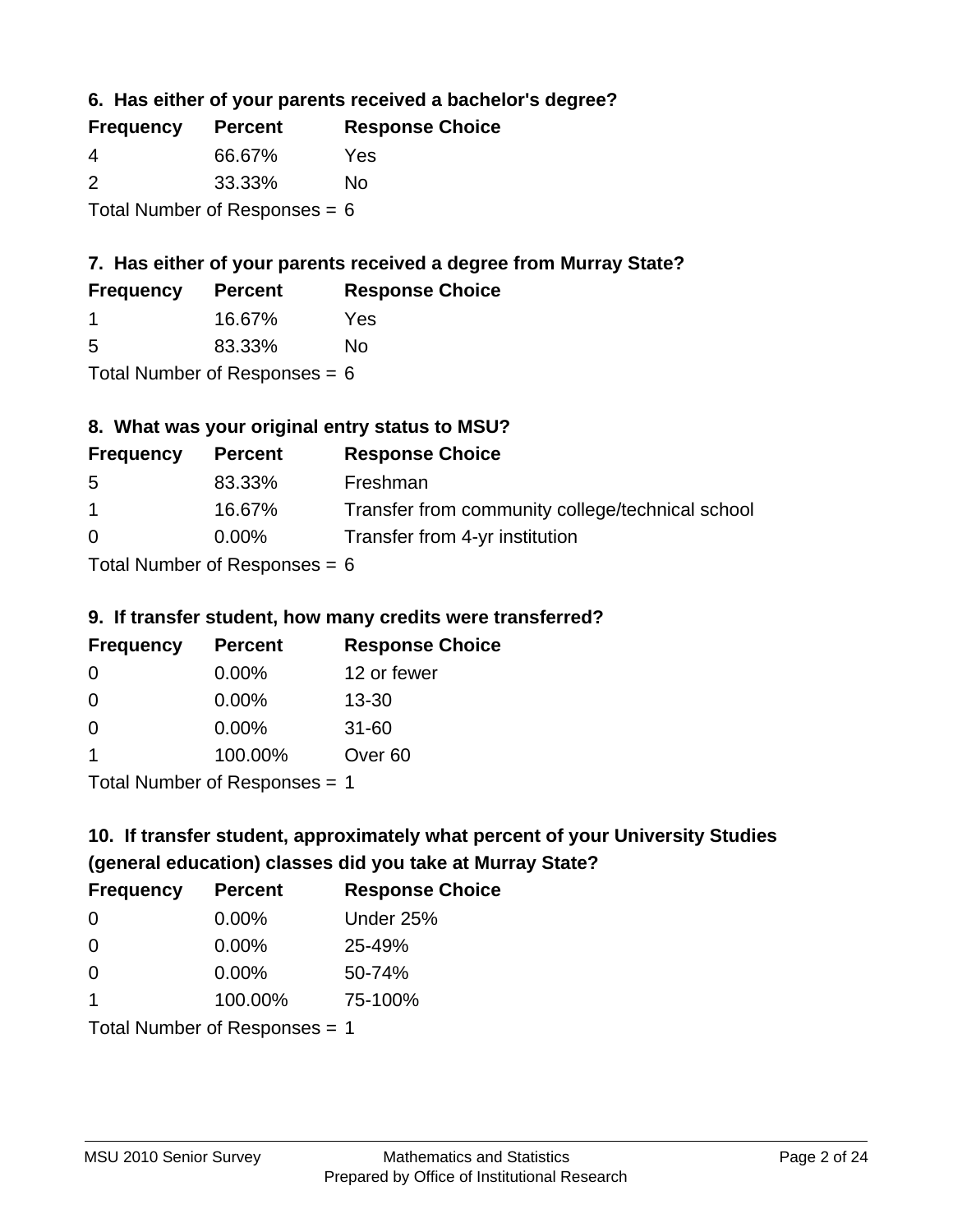#### **11. What has been your attendance status at MSU?**

| <b>Frequency</b>                | <b>Percent</b> | <b>Response Choice</b>     |
|---------------------------------|----------------|----------------------------|
| 6                               | 100.00%        | <b>Primarily full-time</b> |
| $\Omega$                        | $0.00\%$       | <b>Primarily part-time</b> |
| Total Number of Responses = $6$ |                |                            |

## **12. In which Residential College are you a member?**

| <b>Frequency</b> | <b>Percent</b> | <b>Response Choice</b>            |
|------------------|----------------|-----------------------------------|
| 0                | 0.00%          | Do not know                       |
| 0                | 0.00%          | <b>Clark College</b>              |
| 0                | 0.00%          | <b>Elizabeth College</b>          |
| 0                | $0.00\%$       | <b>Franklin-Springer Colleges</b> |
| 3                | 50.00%         | <b>Hart College</b>               |
| 0                | $0.00\%$       | <b>Hester College</b>             |
|                  | 16.67%         | <b>Regents College</b>            |
|                  | 16.67%         | <b>Richmond College</b>           |
|                  | 16.67%         | <b>White College</b>              |
|                  |                |                                   |

Total Number of Responses = 6

## **13. Have you ever received any type of Financial Aid while at MSU? (Scholarships, grants, work-study, etc.)**

| <b>Frequency</b> | <b>Percent</b>                   | <b>Response Choice</b> |
|------------------|----------------------------------|------------------------|
| 6                | 100.00%                          | Yes                    |
| 0                | $0.00\%$                         | No                     |
|                  | $Total Number of Denonog \theta$ |                        |

Total Number of Responses = 6

## **14. What degree are you seeking at this time?**

| <b>Frequency</b> | <b>Percent</b>                  | <b>Response Choice</b> |
|------------------|---------------------------------|------------------------|
| 0                | $0.00\%$                        | Associate              |
| 6                | 100.00%                         | <b>Baccalaureate</b>   |
|                  | Total Number of Responses = $6$ |                        |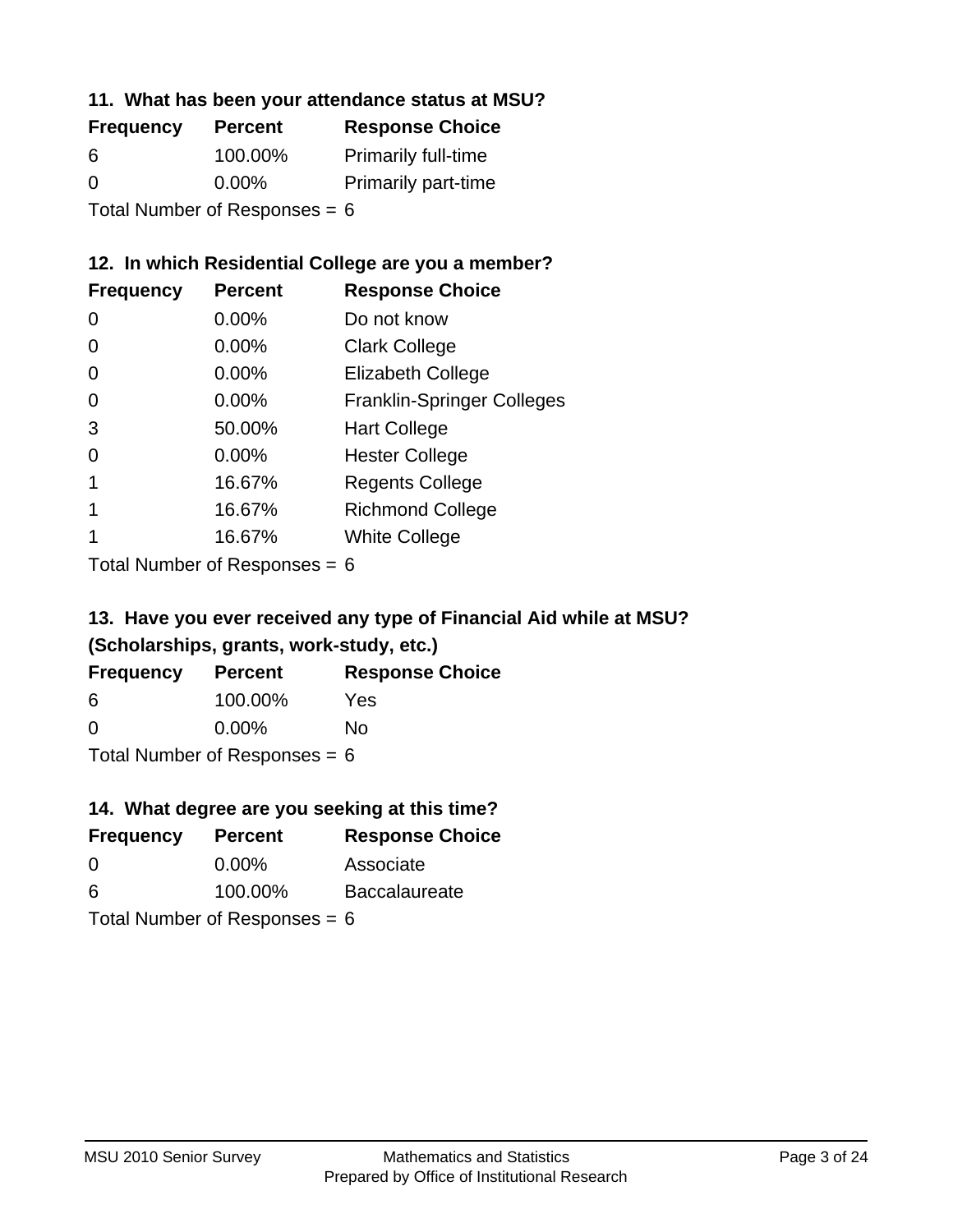**15. How many years will it take you to complete your degree from the point of your initial enrollment in college (including any time at a previous institution)?**

| <b>Frequency</b> | <b>Percent</b> | <b>Response Choice</b> |
|------------------|----------------|------------------------|
| 0                | 0.00%          | Two                    |
| 0                | 0.00%          | <b>Three</b>           |
| 3                | 50.00%         | Four                   |
| 3                | 50.00%         | Five                   |
| 0                | 0.00%          | <b>Six</b>             |
| 0                | 0.00%          | More than six          |
|                  |                |                        |

Total Number of Responses  $= 6$ 

#### **16. In what range does your grade point average fall?**

| <b>Frequency</b> | <b>Percent</b> | <b>Response Choice</b> |
|------------------|----------------|------------------------|
| 0                | 0.00%          | $2.00 - 2.50$          |
| 0                | $0.00\%$       | $2.51 - 3.00$          |
| 0                | $0.00\%$       | $3.01 - 3.50$          |
| 6                | 100.00%        | $3.51 - 4.00$          |
|                  |                |                        |

Total Number of Responses = 6

## **They are used to sort the data, and do not appear in this table Questions 17 and 18 relate to department and program information.**

#### **19. For what purpose did you enroll at MSU?**

| <b>Frequency</b> | <b>Percent</b>              | <b>Response Choice</b>                    |
|------------------|-----------------------------|-------------------------------------------|
| 0                | $0.00\%$                    | To receive an associate degree            |
| 6                | 100.00%                     | To receive a baccalaureate degree         |
| $\overline{0}$   | $0.00\%$                    | To take a few job related courses         |
| $\Omega$         | $0.00\%$                    | To transfer to another college/university |
|                  | Total Number of Deepensee C |                                           |

I otal Number of Responses  $= 6$ 

# **20. What is the highest degree you eventually hope to receive?**

| <b>Frequency</b>     | <b>Percent</b>            | <b>Response Choice</b> |
|----------------------|---------------------------|------------------------|
| 0                    | $0.00\%$                  | Associate              |
| 0                    | $0.00\%$                  | <b>Baccalaureate</b>   |
| 5                    | 83.33%                    | Graduate               |
| $\blacktriangleleft$ | 16.67%                    | Professional           |
|                      | Total Number of Deepensee |                        |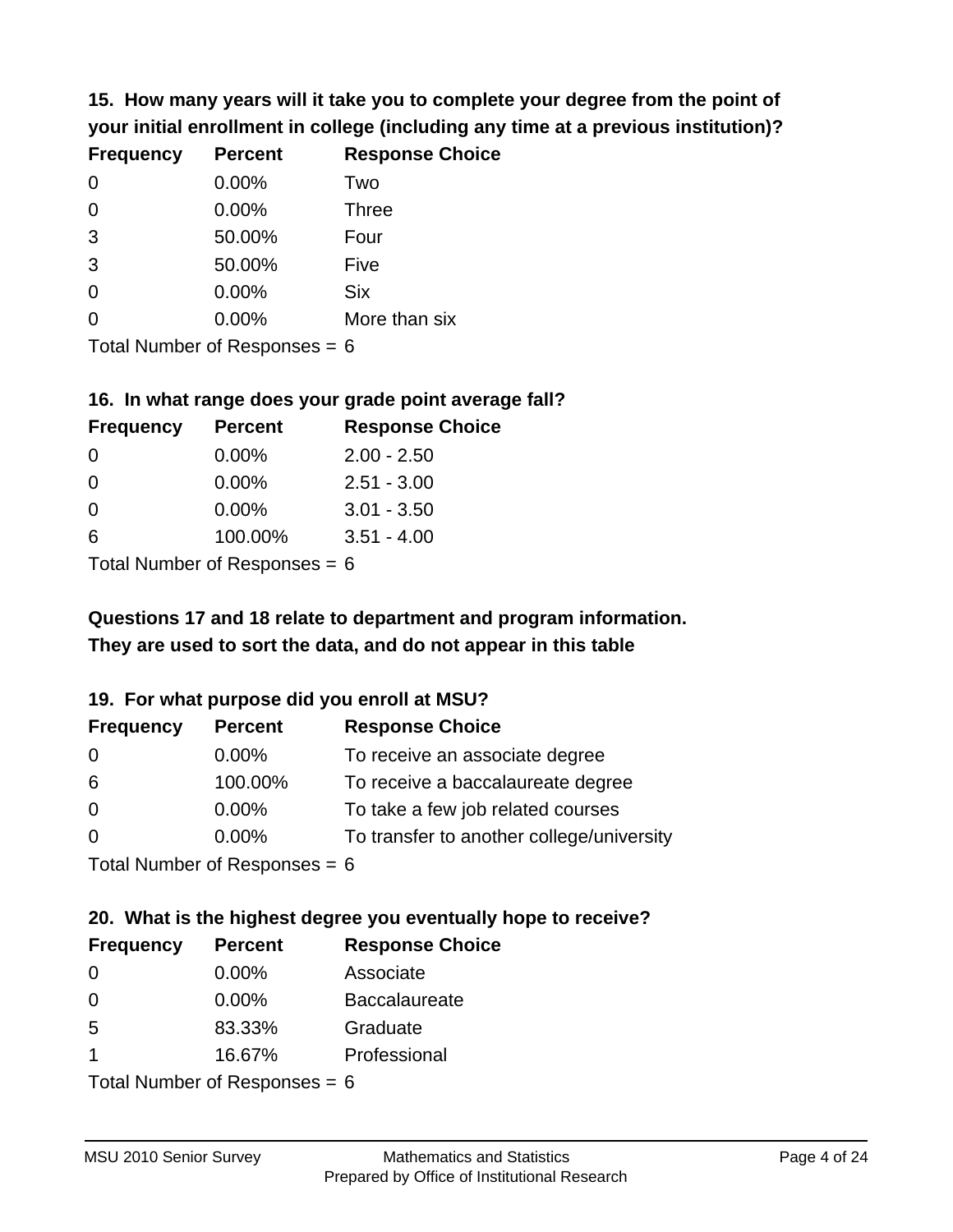#### **21. Which best describes your situation?**

| <b>Frequency</b> | <b>Percent</b> | <b>Response Choice</b>               |
|------------------|----------------|--------------------------------------|
| 2                | 33.33%         | Did not change major/area            |
| $\Omega$         | $0.00\%$       | Did not initially declare major/area |
| 4                | 66.67%         | Changed major/area                   |
|                  |                |                                      |

Total Number of Responses = 6

## **22. While school was in session during the past year, how many hours per week, on average, did you work for pay?**

| <b>Frequency</b> | <b>Percent</b> | <b>Response Choice</b> |
|------------------|----------------|------------------------|
| -1               | 16.67%         | Did not work           |
| 2                | 33.33%         | Worked 1-10 hrs        |
| 3                | 50.00%         | Worked 11-20 hrs       |
| $\Omega$         | 0.00%          | Worked 21-30 hrs       |
| $\Omega$         | 0.00%          | Worked 31-40 hrs       |
| 0                | 0.00%          | Worked over 40 hrs     |
|                  |                |                        |

Total Number of Responses = 6

#### **23. For the most part, were classes offered at times convenient to you?**

| <b>Frequency</b>                | <b>Percent</b> | <b>Response Choice</b> |
|---------------------------------|----------------|------------------------|
| 6                               | 100.00%        | Yes                    |
| $\Omega$                        | $0.00\%$       | Nο                     |
| Total Number of Responses = $6$ |                |                        |

#### **24. If no, what time would you have preferred?**

| <b>Frequency</b> | <b>Percent</b>                  | <b>Response Choice</b> |
|------------------|---------------------------------|------------------------|
| $\Omega$         | #DIV/0!                         | Late afternoon         |
| $\Omega$         | #DIV/0!                         | Evening                |
| 0                | #DIV/0!                         | Weekend                |
| $\Omega$         | #DIV/0!                         | During the day         |
|                  | Total Number of Responses = $0$ |                        |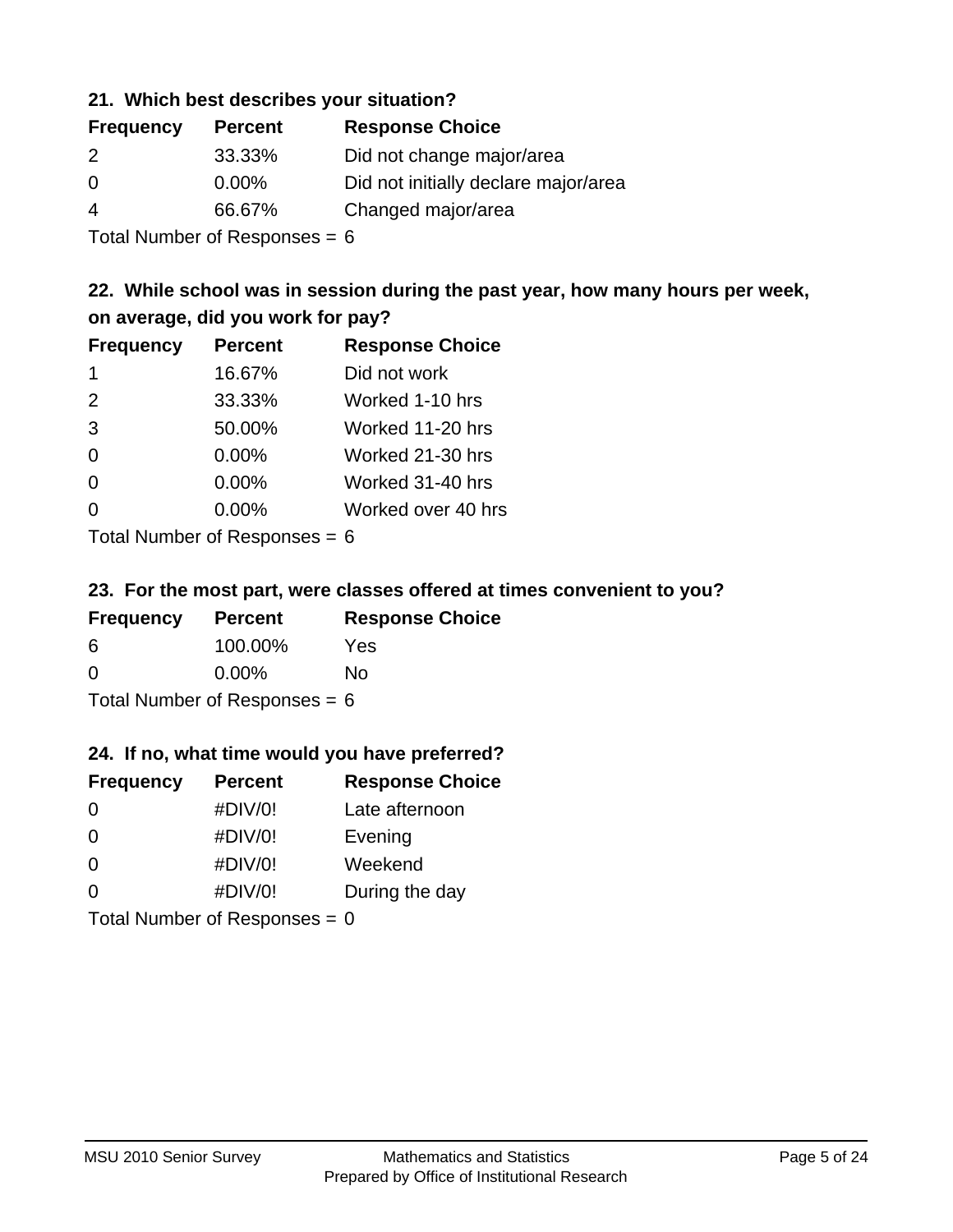#### **25. Which best describes the location where you completed the majority of your coursework?**

| <b>Frequency</b>           | <b>Percent</b> | <b>Response Choice</b> |
|----------------------------|----------------|------------------------|
| 6                          | 100.00%        | Murray                 |
| 0                          | 0.00%          | Paducah                |
| $\overline{0}$             | 0.00%          | Ft. Campbell           |
| $\overline{0}$             | 0.00%          | Madisonville           |
| 0                          | 0.00%          | Hopkinsville           |
| $\overline{0}$             | 0.00%          | Henderson              |
| 0                          | 0.00%          | On the Internet        |
| 0                          | 0.00%          | Other                  |
| Total Number of Deepersoon |                |                        |

Total Number of Responses = 6

#### **26. Did you take any online courses while at Murray State?**

| <b>Frequency</b>                | <b>Percent</b> | <b>Response Choice</b> |
|---------------------------------|----------------|------------------------|
| - 0                             | $0.00\%$       | Yes                    |
| -6                              | 100.00%        | No                     |
| Total Number of Responses = $6$ |                |                        |

# **27. Did it take you an extra semester or more to complete degree requirements at Murray State?**

| <b>Frequency</b> | <b>Percent</b> | <b>Response Choice</b> |
|------------------|----------------|------------------------|
| 4                | 66.67%         | Yes                    |
| $\mathcal{P}$    | 33.33%         | No                     |
|                  |                |                        |

Total Number of Responses = 6

#### **28. If yes, why did it take you an extra semester or more?**

| <b>Frequency</b>                | <b>Percent</b> | <b>Response Choice</b>                                       |
|---------------------------------|----------------|--------------------------------------------------------------|
| $\overline{0}$                  | $0.00\%$       | Work obligation limited my enrollment.                       |
| $\mathbf 0$                     | $0.00\%$       | Family obligations limited my enrollment.                    |
| $\mathbf 0$                     | $0.00\%$       | Tuition and other costs of attendance limited my enrollment. |
| $\mathbf{1}$                    | 25.00%         | A decision to change majors added to my requirements.        |
| $\mathbf 0$                     | $0.00\%$       | A required course or courses were not offered.               |
| $\mathbf{1}$                    | 25.00%         | Credits were lost transferring to Murray State.              |
| 2                               | 50.00%         | Other                                                        |
| Total Number of Responses = $4$ |                |                                                              |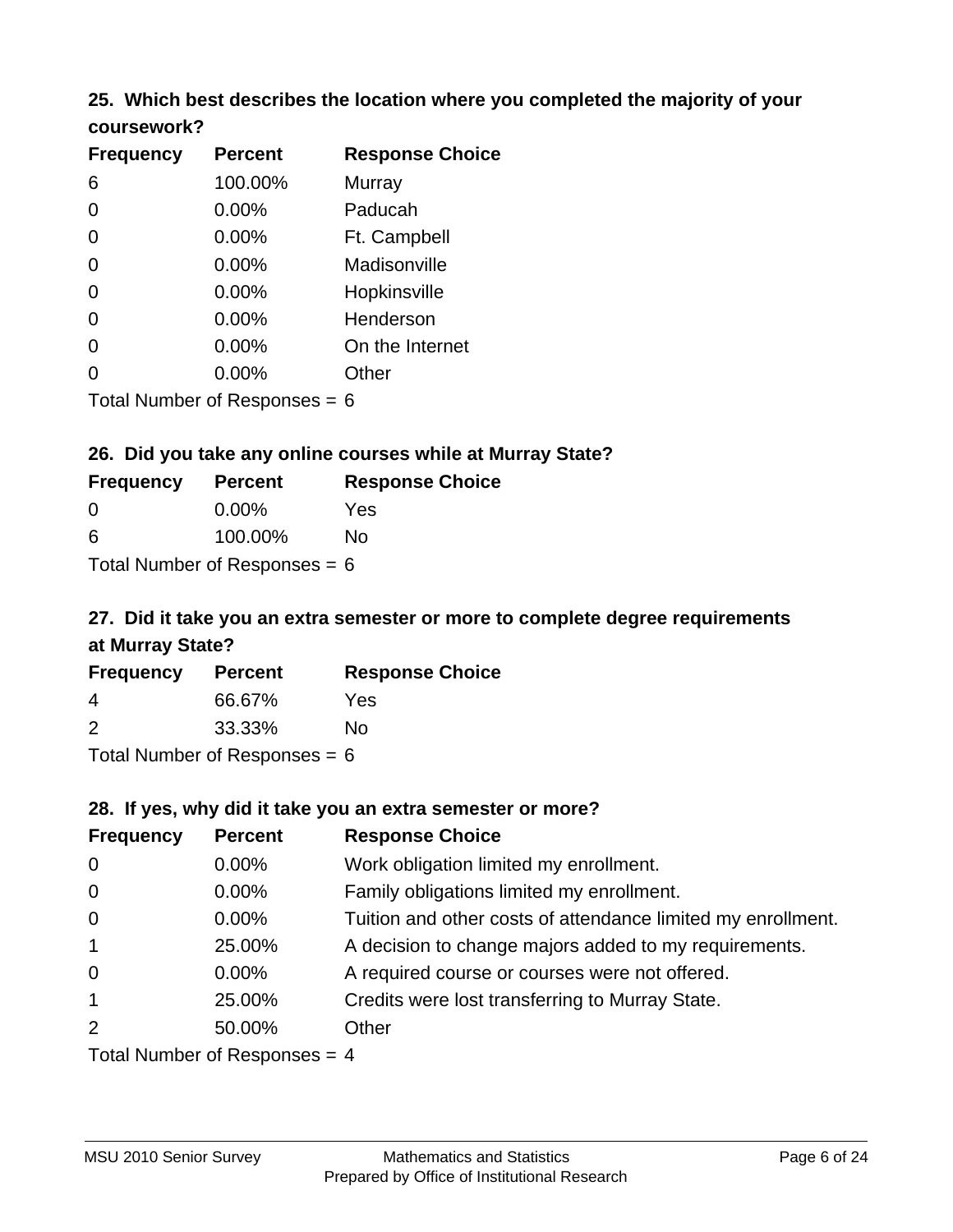## **29. Did you have trouble getting any course(s) you needed while at Murray State?**

| <b>Frequency</b>                | <b>Percent</b> | <b>Response Choice</b> |
|---------------------------------|----------------|------------------------|
| - 0                             | $0.00\%$       | Yes                    |
| -6                              | 100.00%        | Nο                     |
| Total Number of Responses = $6$ |                |                        |

#### **30. If yes, why did you have trouble getting the course?**

| <b>Frequency</b> | <b>Percent</b> | <b>Response Choice</b>                                |
|------------------|----------------|-------------------------------------------------------|
| $\overline{0}$   | #DIV/0!        | Not offered the semester I needed it.                 |
| $\overline{0}$   | #DIV/0!        | Not offered at hours convenient to my work schedule.  |
| $\overline{0}$   | #DIV/0!        | Not offered at hours suitable for my school schedule. |
| $\overline{0}$   | #DIV/0!        | All course sections were closed.                      |
| $\overline{0}$   | #DIV/0!        | I was unaware of the prerequisites for the course.    |
|                  |                |                                                       |

Total Number of Responses  $= 0$ 

## **31. Which statement best describes your experience with off-campus coop/internship?**

| <b>Frequency</b> | <b>Percent</b>                                                     | <b>Response Choice</b>             |
|------------------|--------------------------------------------------------------------|------------------------------------|
| 6                | 100.00%                                                            | Cannot judge, I did not have one.  |
| $\Omega$         | 0.00%                                                              | My experience was very valuable.   |
| $\Omega$         | 0.00%                                                              | My experience was valuable.        |
| $\Omega$         | 0.00%                                                              | My experience was of little value. |
| $\Omega$         | 0.00%                                                              | My experience was of no value.     |
|                  | $T$ at all Message and $R$ $\sim$ and $\sim$ and $\sim$ and $\sim$ |                                    |

Total Number of Responses  $= 6$ 

# **32. Which statement best describes your experience with on-campus faculty-directed research, scholarly, or creative project?**

| <b>Frequency</b> | <b>Percent</b>                                        | <b>Response Choice</b>             |
|------------------|-------------------------------------------------------|------------------------------------|
| 5                | 83.33%                                                | Cannot judge; I did not have one.  |
| $\overline{1}$   | 16.67%                                                | My experience was very valuable.   |
| $\Omega$         | $0.00\%$                                              | My experience was valuable.        |
| $\Omega$         | 0.00%                                                 | My experience was of little value. |
| $\Omega$         | 0.00%                                                 | My experience was of no value.     |
|                  | $T_{\text{shell}}$ N, as begin of Deconomics $\alpha$ |                                    |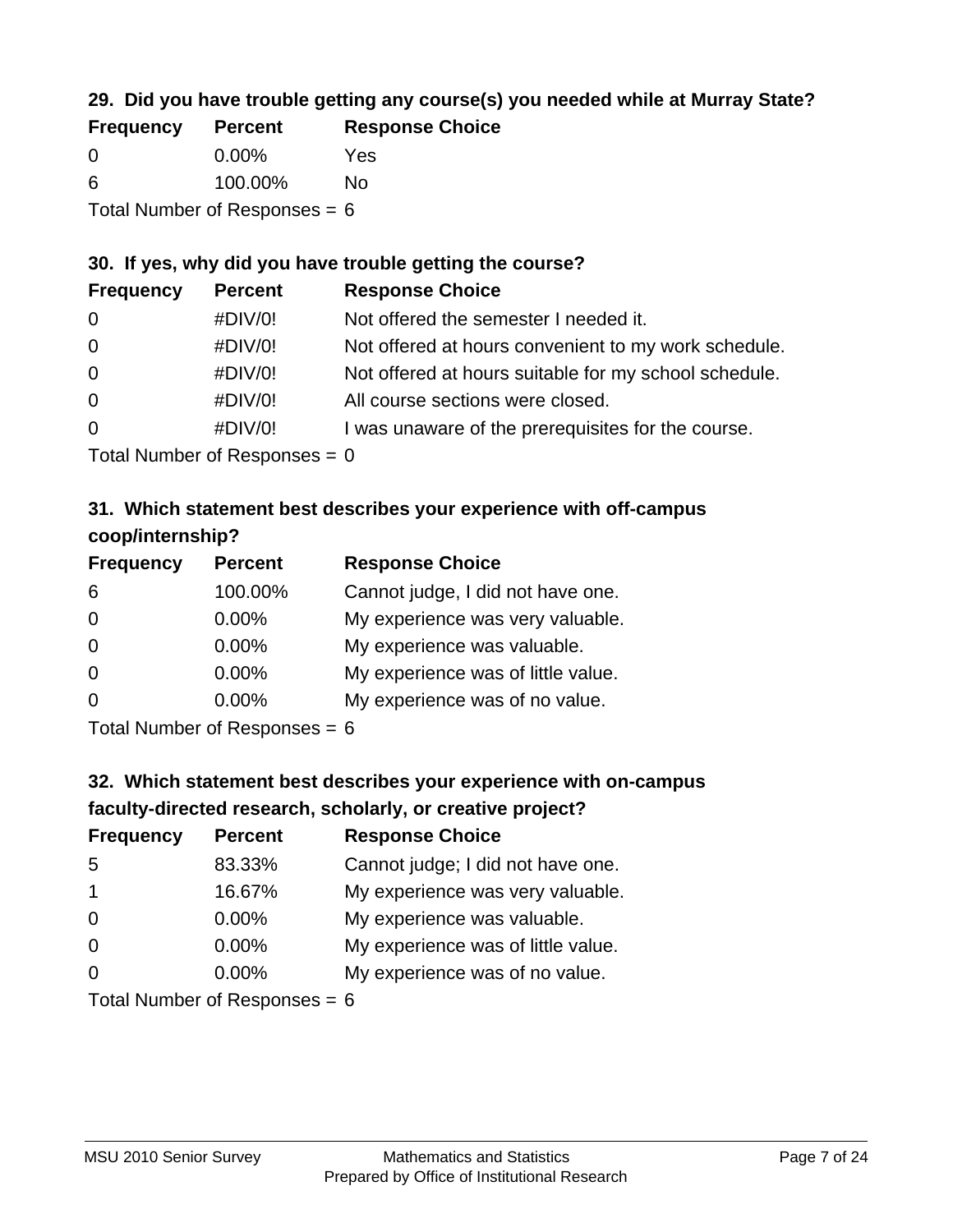#### **33. Which statement best describes your experience with academic advising in your major/area?**

| $\cdots$ your mapproved. |                |                                                       |
|--------------------------|----------------|-------------------------------------------------------|
| <b>Frequency</b>         | <b>Percent</b> | <b>Response Choice</b>                                |
| 0                        | $0.00\%$       | Cannot judge; I did not make use of the opportunity.  |
| 6                        | 100.00%        | I was satisfied with information my adviser provided. |
| $\overline{0}$           | $0.00\%$       | Advice was inaccurate, incomplete, or misleading.     |
| 0                        | $0.00\%$       | My adviser was not available.                         |
|                          |                |                                                       |

Total Number of Responses = 6

## **For questions 34-48, indicate the extent to which you were satisfied.**

| 34. Class size relative to type of course |
|-------------------------------------------|
|-------------------------------------------|

| <b>Frequency</b>              | <b>Percent</b> | <b>Response Choice</b> |  |
|-------------------------------|----------------|------------------------|--|
| 2                             | 33.33%         | Very satisfied         |  |
| 4                             | 66.67%         | Satisfied              |  |
| $\Omega$                      | 0.00%          | <b>Dissatisfied</b>    |  |
| $\Omega$                      | $0.00\%$       | Very dissatisfied      |  |
| $Total Number of Denance = 6$ |                |                        |  |

Total Number of Responses  $= 6$ 

#### **35. Out-of-class availability of faculty**

| <b>Frequency</b>          | <b>Percent</b> | <b>Response Choice</b> |
|---------------------------|----------------|------------------------|
| 4                         | 66.67%         | Very satisfied         |
| $\mathcal{P}$             | 33.33%         | Satisfied              |
| $\Omega$                  | $0.00\%$       | <b>Dissatisfied</b>    |
| $\Omega$                  | $0.00\%$       | Very dissatisfied      |
| Total Number of Deepersee |                |                        |

Total Number of Responses = 6

## **36. Effectiveness of your high school preparation for college work**

| <b>Frequency</b> | <b>Percent</b>                  | <b>Response Choice</b> |
|------------------|---------------------------------|------------------------|
| -1               | 16.67%                          | Very satisfied         |
| 4                | 66.67%                          | Satisfied              |
| $\mathbf 1$      | 16.67%                          | <b>Dissatisfied</b>    |
| $\Omega$         | $0.00\%$                        | Very dissatisfied      |
|                  | Total Number of Responses = $6$ |                        |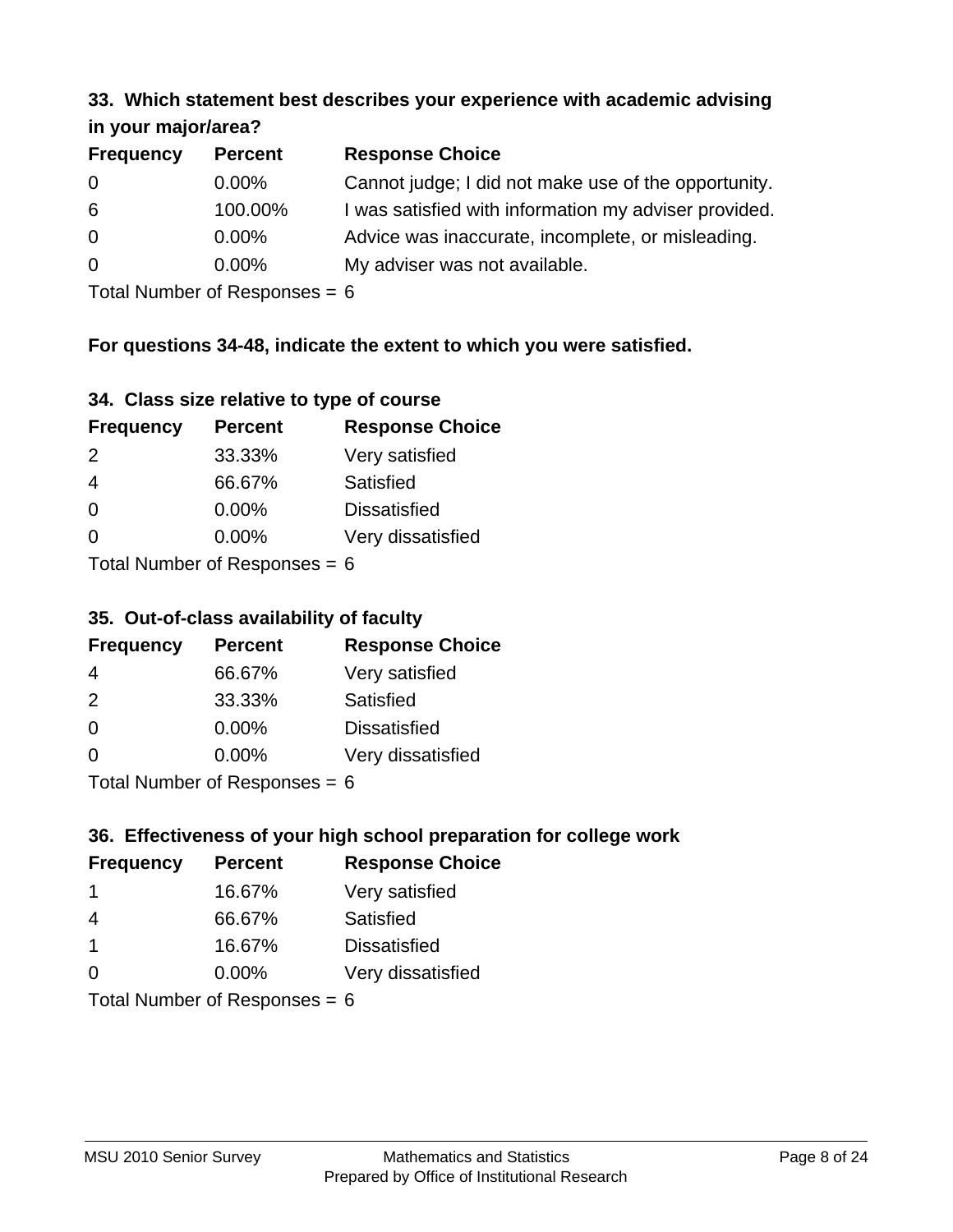## **37. Fairness of faculty in their treatment of individual students**

| <b>Frequency</b> | <b>Percent</b> | <b>Response Choice</b> |
|------------------|----------------|------------------------|
| $\mathcal{P}$    | 33.33%         | Very satisfied         |
| 3                | 50.00%         | Satisfied              |
|                  | 16.67%         | <b>Dissatisfied</b>    |
| $\Omega$         | $0.00\%$       | Very dissatisfied      |
|                  |                |                        |

Total Number of Responses = 6

## **38. Overall quality of instruction at Murray State**

| <b>Frequency</b> | <b>Percent</b> | <b>Response Choice</b> |
|------------------|----------------|------------------------|
| $\mathcal{P}$    | 33.33%         | Very satisfied         |
| 4                | 66.67%         | Satisfied              |
| $\Omega$         | 0.00%          | <b>Dissatisfied</b>    |
| ∩                | 0.00%          | Very dissatisfied      |
|                  |                |                        |

Total Number of Responses  $= 6$ 

## **39. Quality of instruction in University Studies (General Education) courses**

| <b>Frequency</b> | <b>Percent</b>             | <b>Response Choice</b> |
|------------------|----------------------------|------------------------|
|                  | 16.67%                     | Very satisfied         |
| 4                | 66.67%                     | Satisfied              |
| -1               | 16.67%                     | <b>Dissatisfied</b>    |
| $\Omega$         | 0.00%                      | Very dissatisfied      |
|                  | Tatal Manakan af Dagmanage |                        |

Total Number of Responses  $= 6$ 

#### **40. Quality of instruction in your major**

| <b>Frequency</b> | <b>Percent</b>             | <b>Response Choice</b> |
|------------------|----------------------------|------------------------|
| 3                | 50.00%                     | Very satisfied         |
| 3                | 50.00%                     | Satisfied              |
| $\Omega$         | 0.00%                      | <b>Dissatisfied</b>    |
| $\Omega$         | 0.00%                      | Very dissatisfied      |
|                  | Total Number of Deepersoon |                        |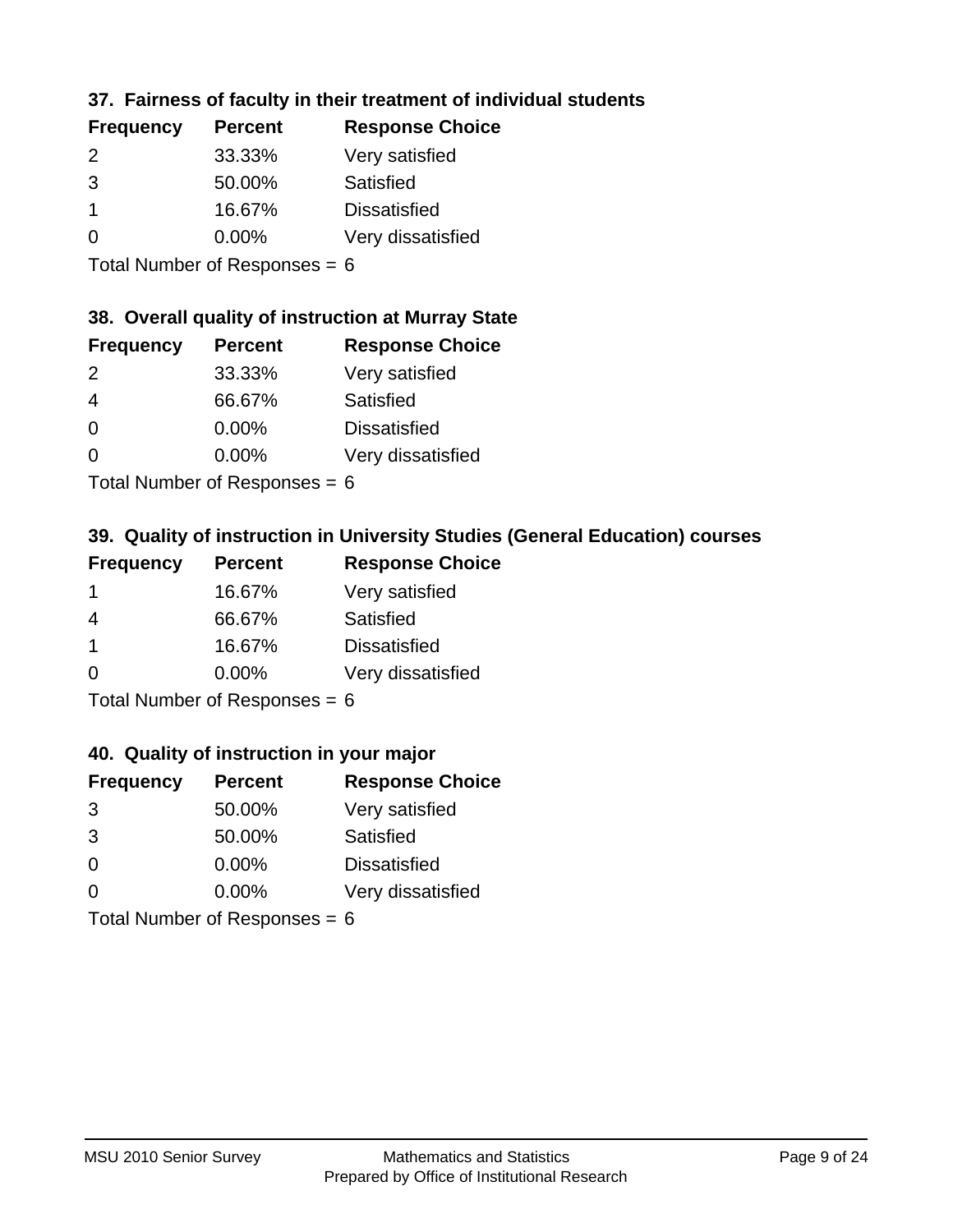## **41. Clarity of program objectives in your major**

| <b>Frequency</b> | <b>Percent</b> | <b>Response Choice</b> |
|------------------|----------------|------------------------|
| 2                | 33.33%         | Very satisfied         |
| 3                | 50.00%         | Satisfied              |
|                  | 16.67%         | <b>Dissatisfied</b>    |
| $\Omega$         | $0.00\%$       | Very dissatisfied      |
|                  |                |                        |

Total Number of Responses = 6

#### **42. Intellectual challenge of the academic program**

| <b>Frequency</b> | <b>Percent</b> | <b>Response Choice</b> |
|------------------|----------------|------------------------|
| 3                | 50.00%         | Very satisfied         |
| 3                | 50.00%         | Satisfied              |
| $\Omega$         | 0.00%          | <b>Dissatisfied</b>    |
| $\Omega$         | 0.00%          | Very dissatisfied      |
|                  |                |                        |

Total Number of Responses = 6

## **43. Encouragement and information from your major department for employment after graduation**

| <b>Frequency</b> | <b>Percent</b>                | <b>Response Choice</b> |
|------------------|-------------------------------|------------------------|
| -1               | 20.00%                        | Very satisfied         |
| 3                | 60.00%                        | Satisfied              |
| $\mathbf 1$      | 20.00%                        | <b>Dissatisfied</b>    |
| $\Omega$         | $0.00\%$                      | Very dissatisfied      |
|                  | Total Nives box of Doom owned |                        |

Total Number of Responses = 5

## **44. Availability of opportunities to engage in a faculty-mentored research,**

## **scholarly, or creative project in your area of study/interest**

| <b>Frequency</b> | <b>Percent</b> | <b>Response Choice</b> |
|------------------|----------------|------------------------|
| 0                | $0.00\%$       | Very satisfied         |
| 6                | 100.00%        | Satisfied              |
| $\Omega$         | $0.00\%$       | <b>Dissatisfied</b>    |
| $\Omega$         | 0.00%          | Very dissatisfied      |
|                  |                |                        |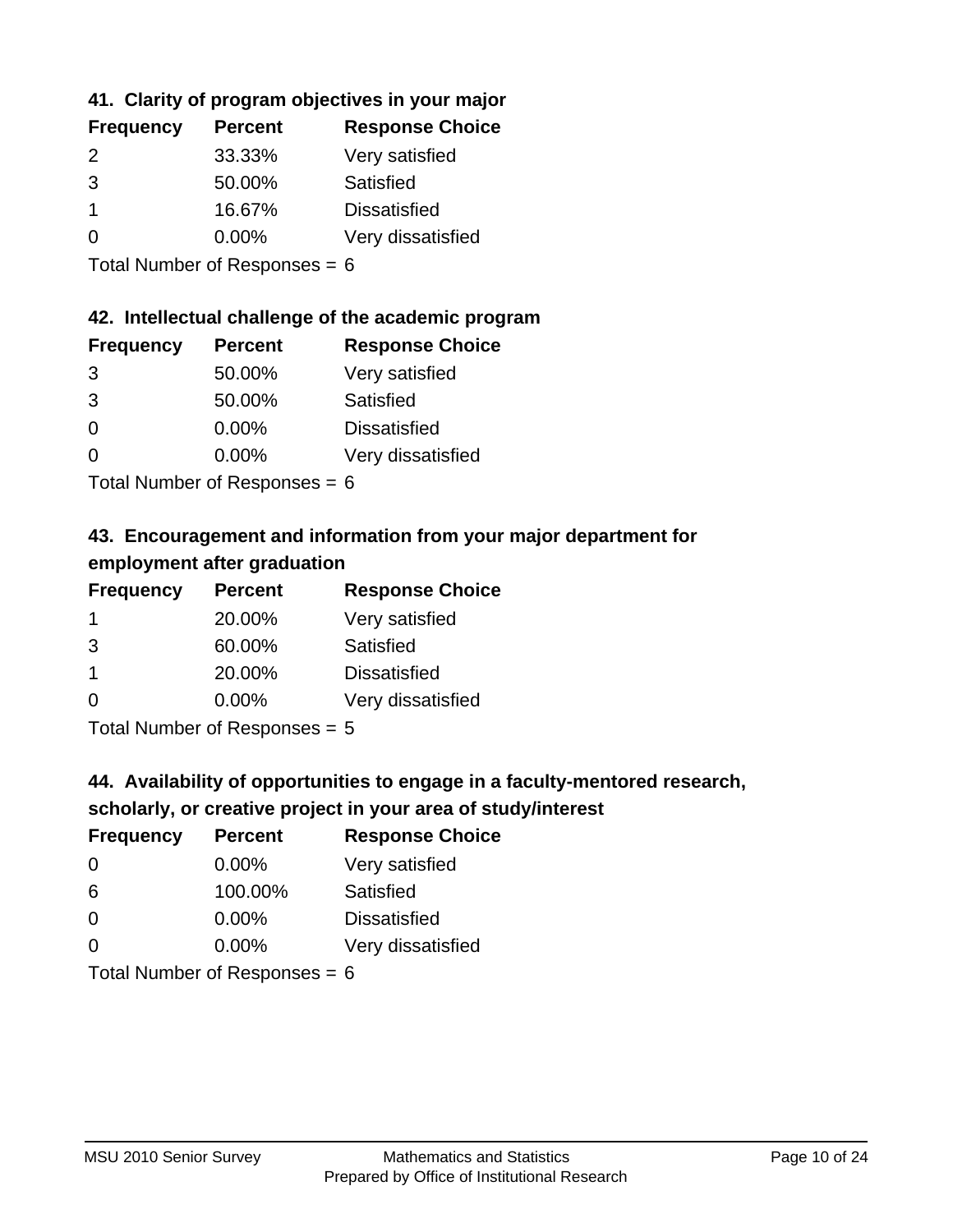#### **45. Library hours**

| <b>Frequency</b> | <b>Percent</b> | <b>Response Choice</b> |
|------------------|----------------|------------------------|
| 3                | 50.00%         | Very satisfied         |
|                  | 16.67%         | Satisfied              |
| $\Omega$         | $0.00\%$       | <b>Dissatisfied</b>    |
| $\mathcal{P}$    | 33.33%         | Very dissatisfied      |
|                  |                |                        |

Total Number of Responses = 6

#### **46. Effectiveness of library personnel in meeting your information needs**

| <b>Frequency</b> | <b>Percent</b> | <b>Response Choice</b> |
|------------------|----------------|------------------------|
|                  | 16.67%         | Very satisfied         |
| 4                | 66.67%         | Satisfied              |
|                  | 16.67%         | <b>Dissatisfied</b>    |
| O                | $0.00\%$       | Very dissatisfied      |
|                  |                |                        |

Total Number of Responses = 6

#### **47. Access to library resources on hand**

| <b>Frequency</b> | <b>Percent</b>             | <b>Response Choice</b> |
|------------------|----------------------------|------------------------|
| -1               | 16.67%                     | Very satisfied         |
| 4                | 66.67%                     | Satisfied              |
| $\Omega$         | $0.00\%$                   | <b>Dissatisfied</b>    |
|                  | 16.67%                     | Very dissatisfied      |
|                  | Total Number of Deepersoon |                        |

Total Number of Responses = 6

#### **48. Electronic access to library resources**

| <b>Frequency</b>                | <b>Percent</b> | <b>Response Choice</b> |
|---------------------------------|----------------|------------------------|
| $\mathcal{P}$                   | 33.33%         | Very satisfied         |
| 4                               | 66.67%         | Satisfied              |
| $\Omega$                        | $0.00\%$       | <b>Dissatisfied</b>    |
| $\Omega$                        | $0.00\%$       | Very dissatisfied      |
| Total Number of Responses = $6$ |                |                        |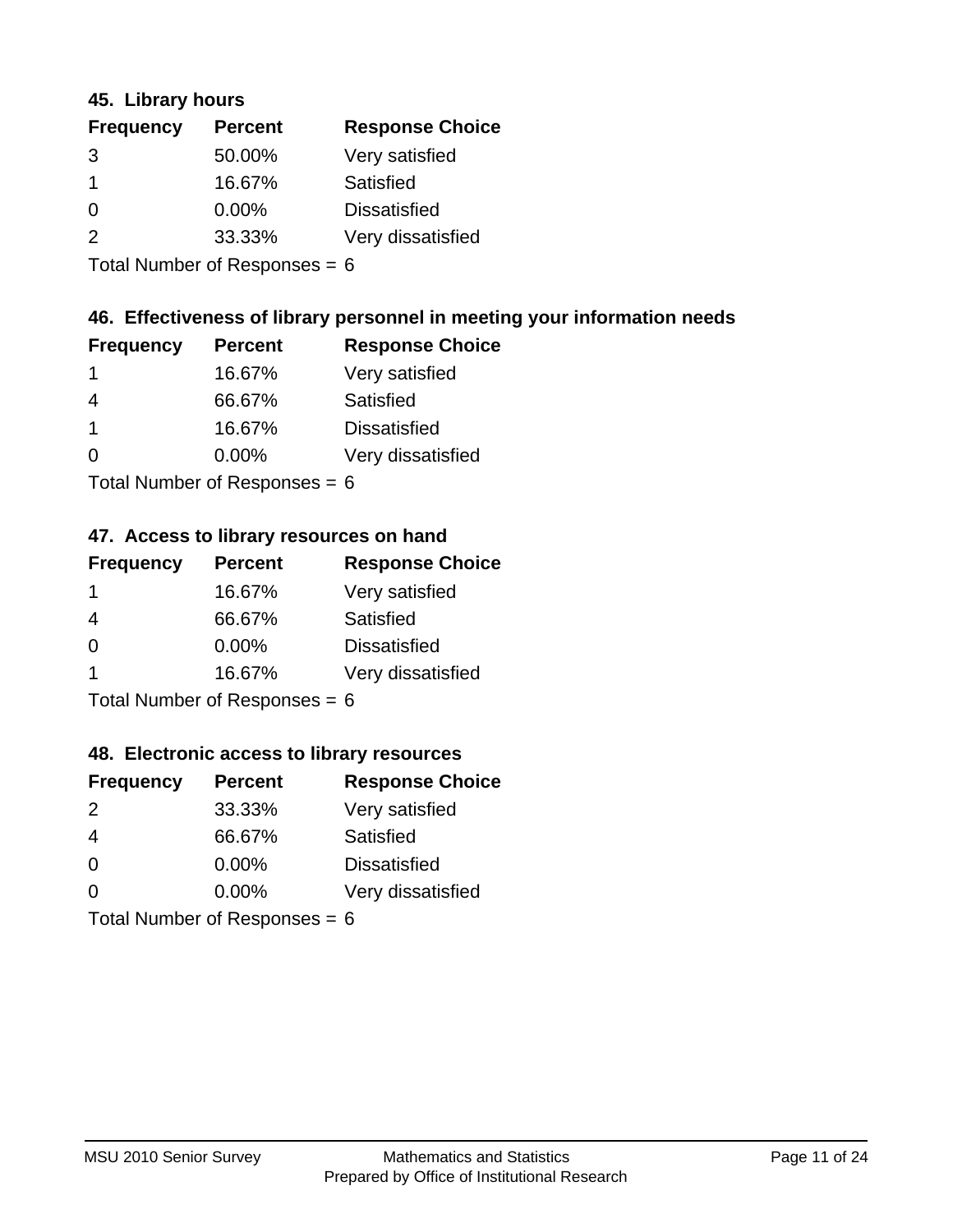**was in helping you achieve these goals. For questions 49-55, please indicate how effective University Studies at MSU** 

## **49. Writing Skills**

| <b>Frequency</b>                | <b>Percent</b> | <b>Response Choice</b> |
|---------------------------------|----------------|------------------------|
| -1                              | 16.67%         | Very effective         |
| 4                               | 66.67%         | Effective              |
| $\mathbf 1$                     | 16.67%         | Ineffective            |
| $\Omega$                        | $0.00\%$       | Very ineffective       |
| Total Number of Responses = $6$ |                |                        |

**50. Speaking Skills**

| <b>Frequency</b>           | <b>Percent</b> | <b>Response Choice</b> |
|----------------------------|----------------|------------------------|
| 2                          | 33.33%         | Very effective         |
| 4                          | 66.67%         | Effective              |
| $\Omega$                   | 0.00%          | Ineffective            |
| ∩                          | 0.00%          | Very ineffective       |
| Total Number of Denonone – |                |                        |

Total Number of Responses = 6

#### **51. Critical Thinking Skills**

| <b>Frequency</b>          | <b>Percent</b> | <b>Response Choice</b> |
|---------------------------|----------------|------------------------|
| 3                         | 50.00%         | Very effective         |
| 3                         | 50.00%         | Effective              |
| $\overline{0}$            | 0.00%          | Ineffective            |
| $\Omega$                  | 0.00%          | Very ineffective       |
| Total Number of Desponses |                |                        |

Total Number of Responses = 6

## **52. Computer Technology**

| <b>Frequency</b>                | <b>Percent</b> | <b>Response Choice</b> |
|---------------------------------|----------------|------------------------|
| -1                              | 16.67%         | Very effective         |
| 5                               | 83.33%         | Effective              |
| $\Omega$                        | $0.00\%$       | Ineffective            |
| $\Omega$                        | 0.00%          | Very ineffective       |
| Total Number of Responses = $6$ |                |                        |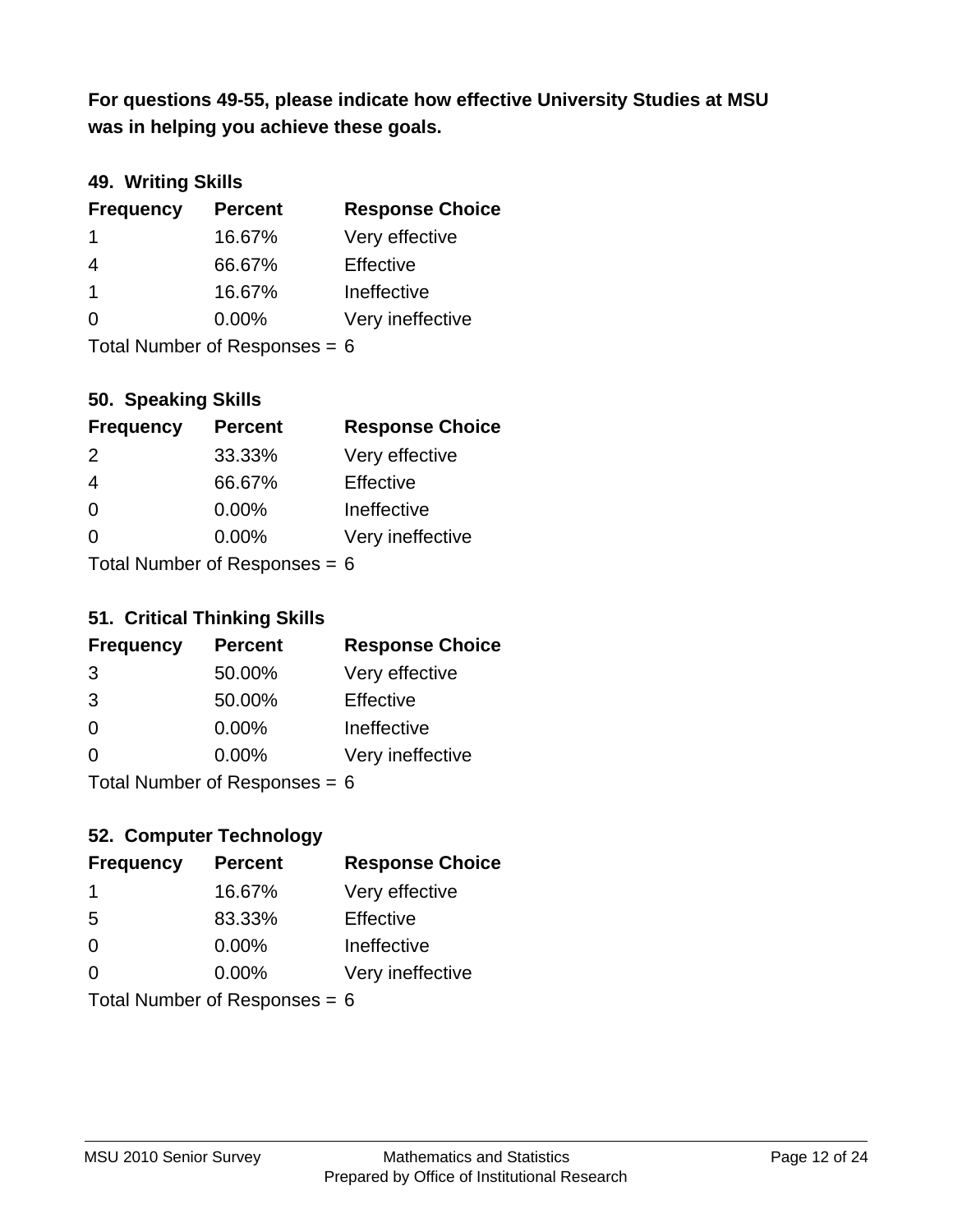#### **53. General Knowledge in the liberal arts and sciences**

| <b>Frequency</b> | <b>Percent</b> | <b>Response Choice</b> |
|------------------|----------------|------------------------|
| $\mathcal{P}$    | 33.33%         | Very effective         |
| 4                | 66.67%         | Effective              |
| $\Omega$         | $0.00\%$       | Ineffective            |
| $\Omega$         | 0.00%          | Very ineffective       |
|                  |                |                        |

Total Number of Responses = 6

### **54. International Perspectives**

| <b>Frequency</b> | <b>Percent</b> | <b>Response Choice</b> |
|------------------|----------------|------------------------|
| $\mathcal{P}$    | 33.33%         | Very effective         |
| 3                | 50.00%         | Effective              |
| 1                | 16.67%         | Ineffective            |
| ∩                | 0.00%          | Very ineffective       |
|                  |                |                        |

Total Number of Responses  $= 6$ 

#### **55. Stimulation of interest in areas outside your chosen field of study**

| <b>Frequency</b> | <b>Percent</b>             | <b>Response Choice</b> |
|------------------|----------------------------|------------------------|
| 2                | 33.33%                     | Very effective         |
| $\overline{4}$   | 66.67%                     | Effective              |
| $\Omega$         | 0.00%                      | Ineffective            |
| $\Omega$         | 0.00%                      | Very ineffective       |
|                  | Total Number of Desperance |                        |

Total Number of Responses = 6

## **For questions 56-83, please indicate how satisfactorily the following met your needs**

#### **56. African-American Student Services**

| <b>Frequency</b>                | <b>Percent</b> | <b>Response Choice</b> |
|---------------------------------|----------------|------------------------|
| 6                               | 100.00%        | Did not use            |
| $\Omega$                        | 0.00%          | Very satisfied         |
| $\Omega$                        | 0.00%          | Satisfied              |
| $\Omega$                        | $0.00\%$       | <b>Dissatisfied</b>    |
| $\Omega$                        | 0.00%          | Very dissatisfied      |
| Total Number of Responses = $6$ |                |                        |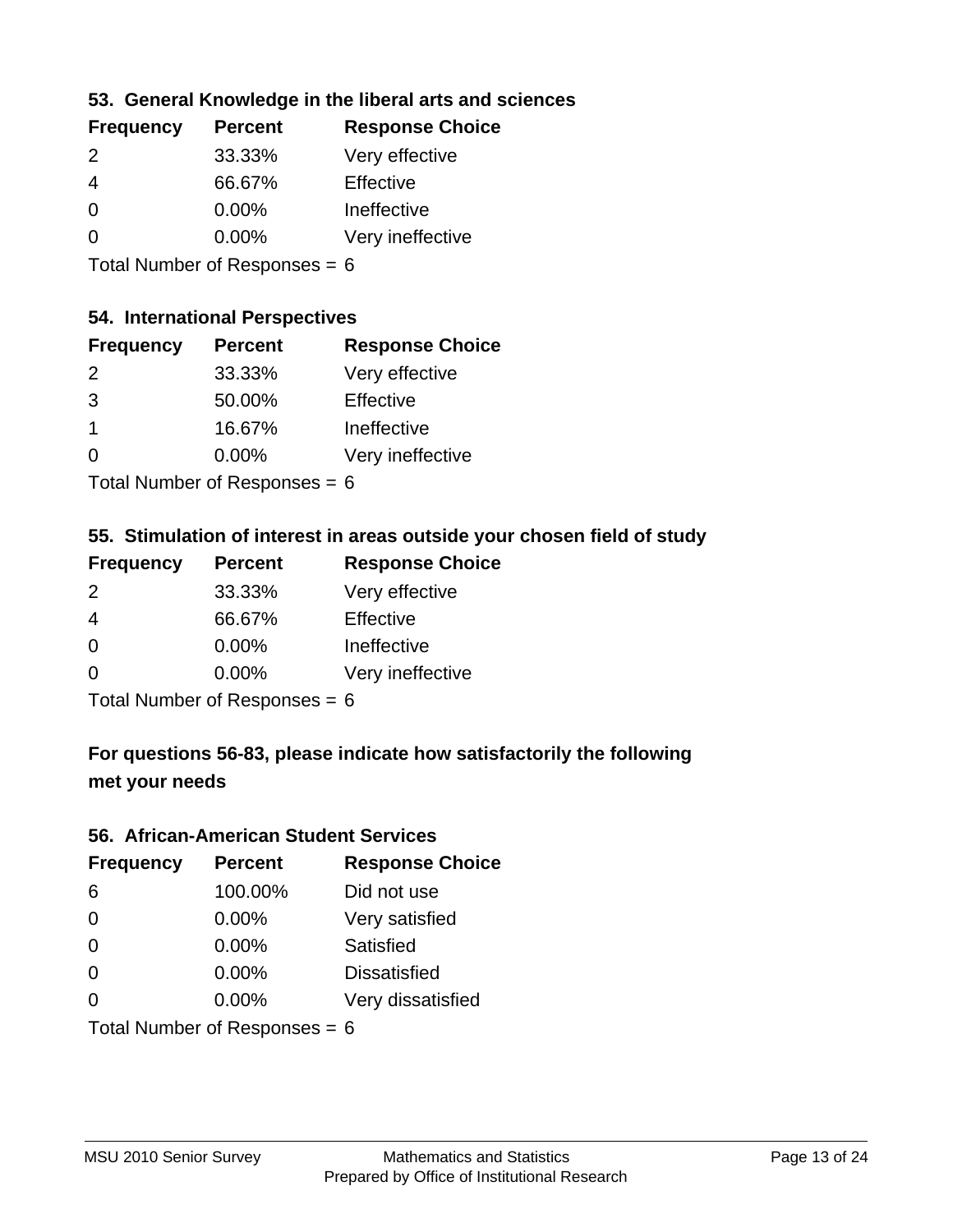#### **57. Career Services Office**

| <b>Frequency</b> | <b>Percent</b> | <b>Response Choice</b> |
|------------------|----------------|------------------------|
|                  | 66.67%         | Did not use            |
| 1                | 16.67%         | Very satisfied         |
| 1                | 16.67%         | Satisfied              |
|                  | $0.00\%$       | <b>Dissatisfied</b>    |
|                  | $0.00\%$       | Very dissatisfied      |
|                  |                |                        |

Total Number of Responses = 6

#### **58. Counseling and Testing Center**

| <b>Frequency</b>          | <b>Percent</b> | <b>Response Choice</b> |
|---------------------------|----------------|------------------------|
| -5                        | 83.33%         | Did not use            |
| 1                         | 16.67%         | Very satisfied         |
| 0                         | 0.00%          | Satisfied              |
| 0                         | 0.00%          | <b>Dissatisfied</b>    |
| 0                         | $0.00\%$       | Very dissatisfied      |
| Total Number of Desponses |                |                        |

Total Number of Responses = 6

#### **59. Cultural programming and activities**

| <b>Frequency</b>                | <b>Percent</b> | <b>Response Choice</b> |
|---------------------------------|----------------|------------------------|
| -5                              | 83.33%         | Did not use            |
| 1                               | 16.67%         | Very satisfied         |
| $\Omega$                        | $0.00\%$       | <b>Satisfied</b>       |
| $\Omega$                        | 0.00%          | <b>Dissatisfied</b>    |
| $\Omega$                        | $0.00\%$       | Very dissatisfied      |
| $Total$ Number of Despanses $-$ |                |                        |

Total Number of Responses = 6

#### **60. E-study courses**

| <b>Frequency</b>                | <b>Percent</b> | <b>Response Choice</b> |
|---------------------------------|----------------|------------------------|
| 4                               | 66.67%         | Did not use            |
| 2                               | 33.33%         | Very satisfied         |
| $\Omega$                        | 0.00%          | Satisfied              |
| $\Omega$                        | 0.00%          | <b>Dissatisfied</b>    |
| $\Omega$                        | $0.00\%$       | Very dissatisfied      |
| Total Number of Responses = $6$ |                |                        |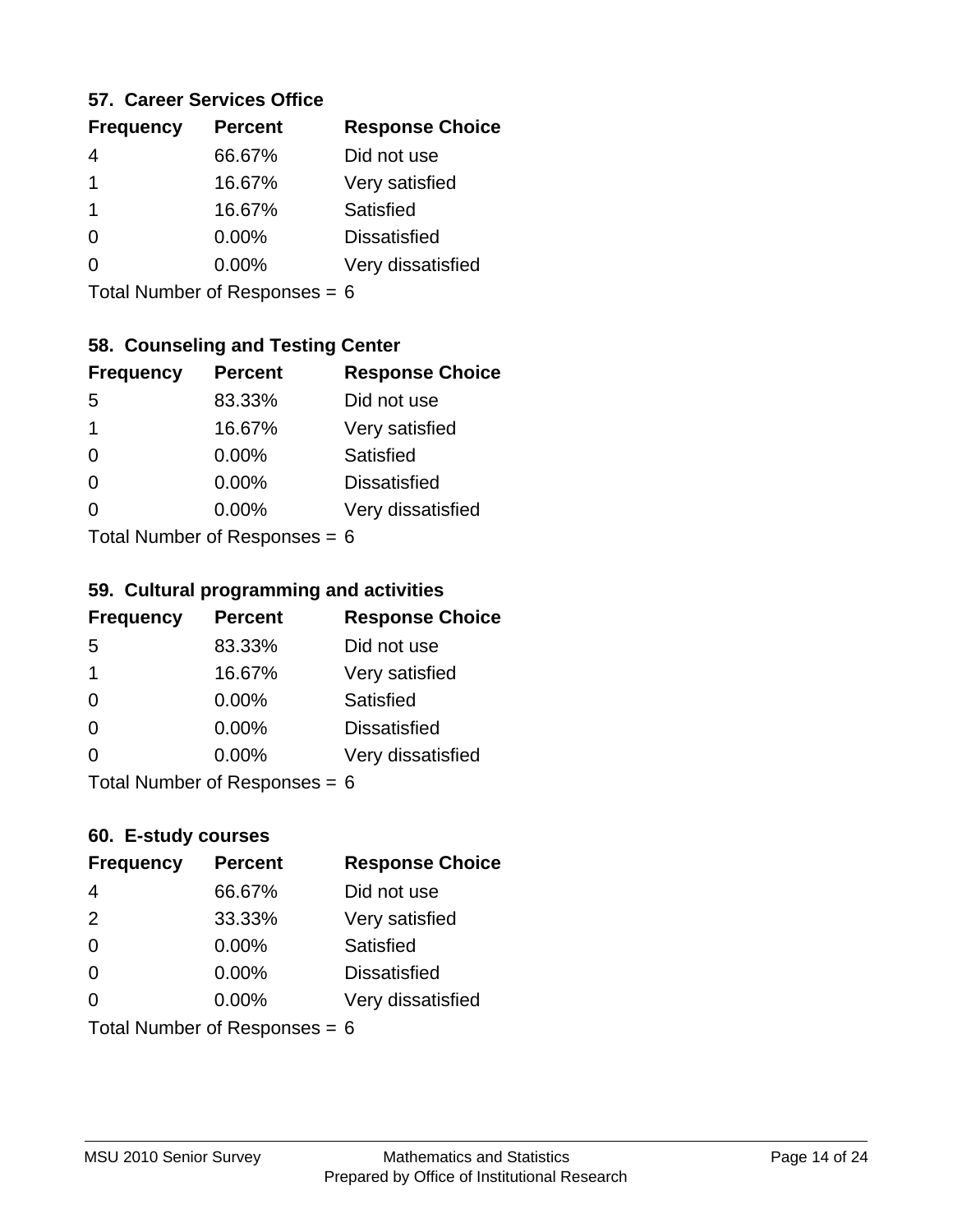#### **61. Food Services**

| <b>Frequency</b> | <b>Percent</b> | <b>Response Choice</b> |
|------------------|----------------|------------------------|
| 0                | 0.00%          | Did not use            |
|                  | 16.67%         | Very satisfied         |
| 4                | 66.67%         | Satisfied              |
| $\Omega$         | $0.00\%$       | <b>Dissatisfied</b>    |
|                  | 16.67%         | Very dissatisfied      |
|                  |                |                        |

Total Number of Responses = 6

## **62. Greek life and activities**

| <b>Frequency</b>                | <b>Percent</b> | <b>Response Choice</b> |
|---------------------------------|----------------|------------------------|
| 4                               | 66.67%         | Did not use            |
| $\Omega$                        | 0.00%          | Very satisfied         |
| 2                               | 33.33%         | Satisfied              |
| $\Omega$                        | 0.00%          | <b>Dissatisfied</b>    |
| O                               | 0.00%          | Very dissatisfied      |
| Total Number of Responses = $6$ |                |                        |

**63. Health Services**

| <b>Frequency</b> | <b>Percent</b> | <b>Response Choice</b> |
|------------------|----------------|------------------------|
| -1               | 16.67%         | Did not use            |
| $\Omega$         | 0.00%          | Very satisfied         |
| 3                | 50.00%         | Satisfied              |
| 2                | 33.33%         | <b>Dissatisfied</b>    |
| $\Omega$         | 0.00%          | Very dissatisfied      |
|                  |                |                        |

Total Number of Responses =  $6$ 

#### **64. Honor Societies/Departmental Clubs/Special Interest Organizations**

| <b>Frequency</b>                | <b>Percent</b> | <b>Response Choice</b> |
|---------------------------------|----------------|------------------------|
| 3                               | 50.00%         | Did not use            |
| $\Omega$                        | 0.00%          | Very satisfied         |
| 3                               | 50.00%         | Satisfied              |
| $\Omega$                        | 0.00%          | <b>Dissatisfied</b>    |
| $\Omega$                        | 0.00%          | Very dissatisfied      |
| Total Number of Responses = $6$ |                |                        |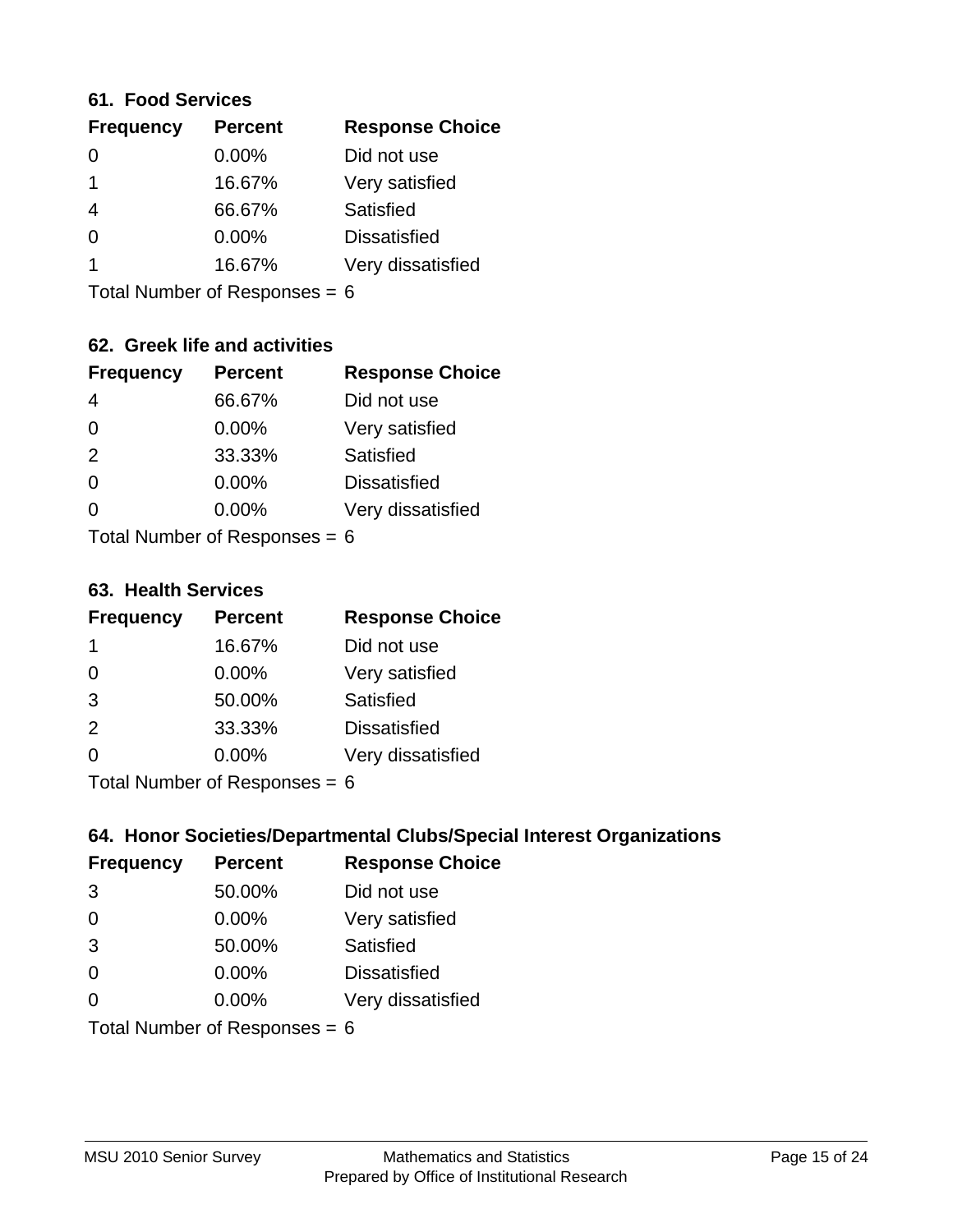#### **65. International Programs and activities**

| <b>Frequency</b> | <b>Percent</b> | <b>Response Choice</b> |
|------------------|----------------|------------------------|
| 4                | 66.67%         | Did not use            |
|                  | 16.67%         | Very satisfied         |
|                  | 16.67%         | Satisfied              |
| 0                | $0.00\%$       | <b>Dissatisfied</b>    |
|                  | $0.00\%$       | Very dissatisfied      |
|                  |                |                        |

Total Number of Responses = 6

## **66. International student support services**

| <b>Frequency</b>          | <b>Percent</b> | <b>Response Choice</b> |
|---------------------------|----------------|------------------------|
| 6                         | 100.00%        | Did not use            |
| 0                         | 0.00%          | Very satisfied         |
| $\Omega$                  | 0.00%          | Satisfied              |
| $\Omega$                  | 0.00%          | <b>Dissatisfied</b>    |
| ∩                         | 0.00%          | Very dissatisfied      |
| Total Number of Desponses |                |                        |

Total Number of Responses = 6

#### **67. Intramural Sports and Recreation**

| <b>Frequency</b>            | <b>Percent</b> | <b>Response Choice</b> |
|-----------------------------|----------------|------------------------|
| -1                          | 16.67%         | Did not use            |
| 2                           | 33.33%         | Very satisfied         |
| 2                           | 33.33%         | Satisfied              |
| -1                          | 16.67%         | <b>Dissatisfied</b>    |
| $\Omega$                    | 0.00%          | Very dissatisfied      |
| Total Number of Desponses C |                |                        |

Total Number of Responses = 6

## **68. Lowry Center/Community College**

| <b>Frequency</b>                | <b>Percent</b> | <b>Response Choice</b> |
|---------------------------------|----------------|------------------------|
| 5                               | 83.33%         | Did not use            |
| 1                               | 16.67%         | Very satisfied         |
| $\Omega$                        | 0.00%          | Satisfied              |
| $\Omega$                        | 0.00%          | <b>Dissatisfied</b>    |
| 0                               | $0.00\%$       | Very dissatisfied      |
| Total Number of Responses = $6$ |                |                        |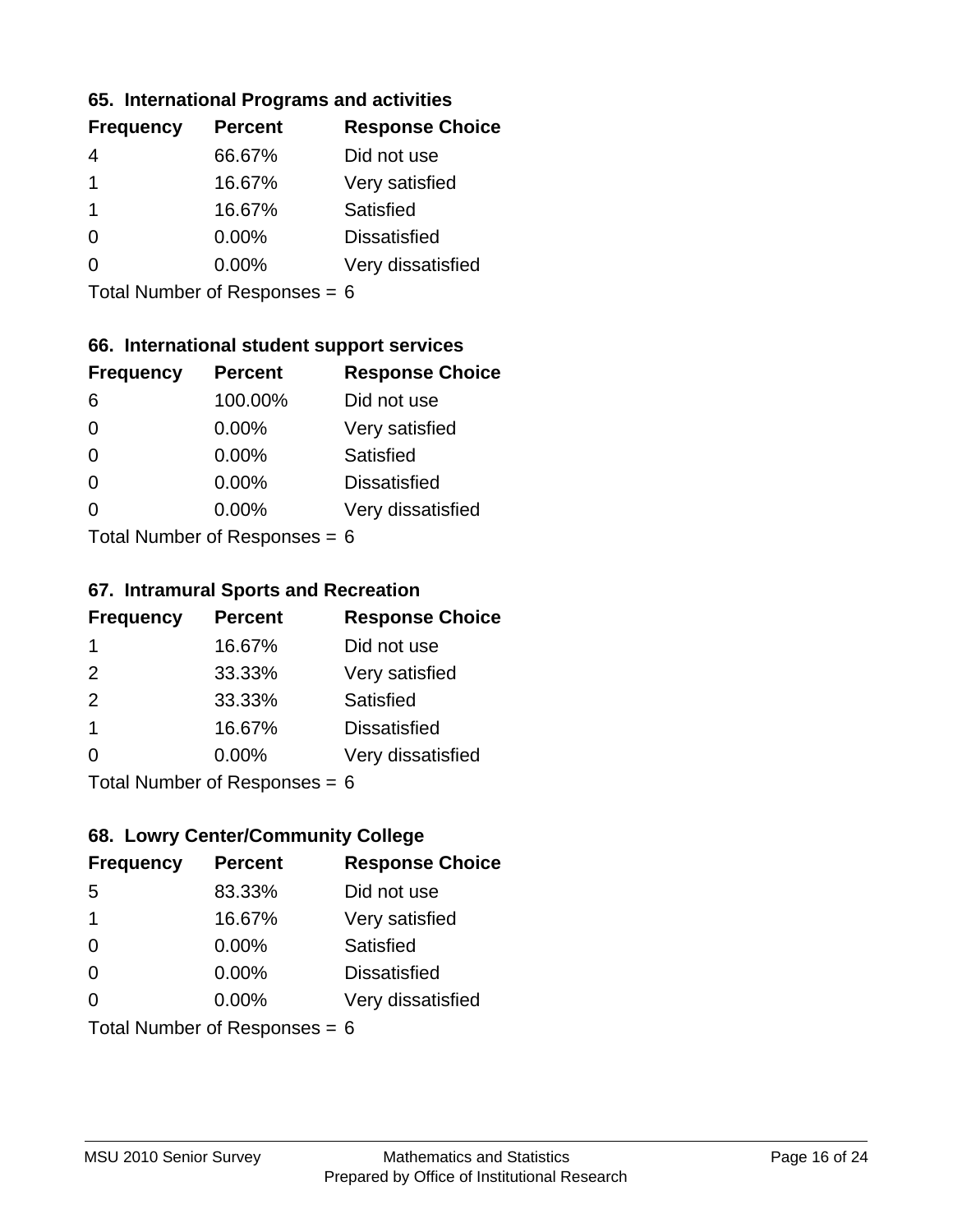## **69. Library**

| <b>Frequency</b> | <b>Percent</b> | <b>Response Choice</b> |
|------------------|----------------|------------------------|
| 0                | 0.00%          | Did not use            |
| $\mathcal{P}$    | 33.33%         | Very satisfied         |
| 3                | 50.00%         | Satisfied              |
| $\Omega$         | 0.00%          | <b>Dissatisfied</b>    |
|                  | 16.67%         | Very dissatisfied      |
|                  |                |                        |

Total Number of Responses = 6

## **70. MAP Report**

| <b>Frequency</b>                | <b>Percent</b> | <b>Response Choice</b> |
|---------------------------------|----------------|------------------------|
| $\Omega$                        | 0.00%          | Did not use            |
| 2                               | 33.33%         | Very satisfied         |
| $\overline{4}$                  | 66.67%         | Satisfied              |
| $\Omega$                        | 0.00%          | <b>Dissatisfied</b>    |
| 0                               | 0.00%          | Very dissatisfied      |
| Total Number of Responses = $6$ |                |                        |

#### **71. MSU Web site**

| <b>Frequency</b>                | <b>Percent</b> | <b>Response Choice</b> |
|---------------------------------|----------------|------------------------|
| $\Omega$                        | $0.00\%$       | Did not use            |
| $\overline{4}$                  | 66.67%         | Very satisfied         |
| $\overline{1}$                  | 16.67%         | Satisfied              |
| $\Omega$                        | $0.00\%$       | <b>Dissatisfied</b>    |
| 1                               | 16.67%         | Very dissatisfied      |
| Total Number of Responses = $6$ |                |                        |

#### **72. NCAA Sports**

| <b>Frequency</b>                | <b>Percent</b> | <b>Response Choice</b> |
|---------------------------------|----------------|------------------------|
| 3                               | 50.00%         | Did not use            |
| 2                               | 33.33%         | Very satisfied         |
| $\mathbf 1$                     | 16.67%         | Satisfied              |
| $\Omega$                        | 0.00%          | <b>Dissatisfied</b>    |
| $\Omega$                        | $0.00\%$       | Very dissatisfied      |
| Total Number of Responses = $6$ |                |                        |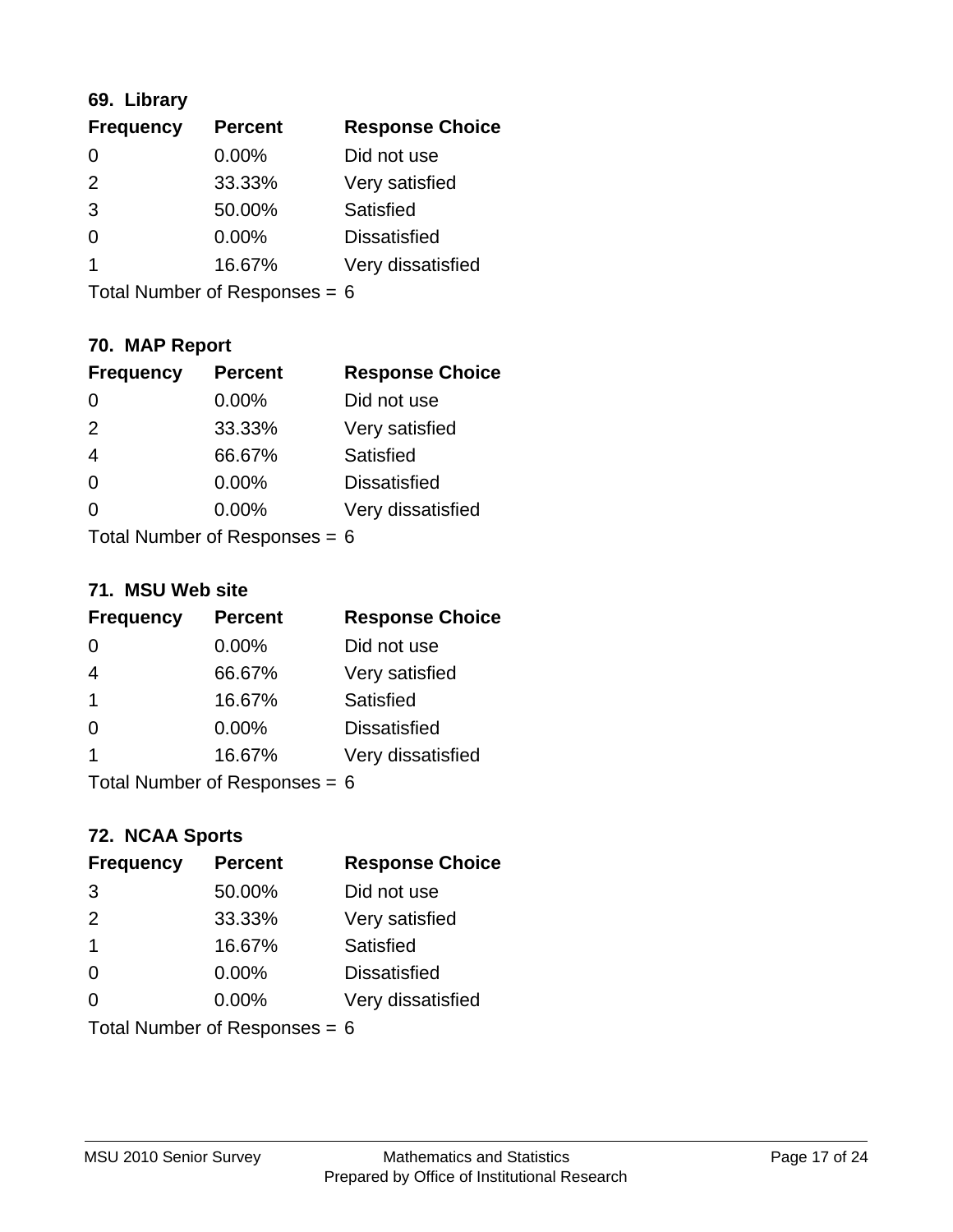#### **73. Online courses that are not e-study**

| <b>Frequency</b> | <b>Percent</b> | <b>Response Choice</b> |
|------------------|----------------|------------------------|
| 5                | 83.33%         | Did not use            |
|                  | $0.00\%$       | Very satisfied         |
| 1                | 16.67%         | Satisfied              |
|                  | $0.00\%$       | <b>Dissatisfied</b>    |
|                  | $0.00\%$       | Very dissatisfied      |
|                  |                |                        |

Total Number of Responses = 6

## **74. Racer Touch Registration**

| <b>Frequency</b> | <b>Percent</b>            | <b>Response Choice</b> |
|------------------|---------------------------|------------------------|
| 0                | 0.00%                     | Did not use            |
| 3                | 50.00%                    | Very satisfied         |
| 2                | 33.33%                    | <b>Satisfied</b>       |
| ∩                | 0.00%                     | <b>Dissatisfied</b>    |
| 1                | 16.67%                    | Very dissatisfied      |
|                  | Total Number of Despenses |                        |

Total Number of Responses = 6

## **75. Residential College programming and activities**

| <b>Frequency</b> | <b>Percent</b>                        | <b>Response Choice</b> |
|------------------|---------------------------------------|------------------------|
| 2                | 33.33%                                | Did not use            |
| 2                | 33.33%                                | Very satisfied         |
| 2                | 33.33%                                | Satisfied              |
| $\Omega$         | 0.00%                                 | <b>Dissatisfied</b>    |
| $\Omega$         | 0.00%                                 | Very dissatisfied      |
|                  | $Total Number of DoEROROR = \epsilon$ |                        |

Total Number of Responses = 6

## **76. Scholarships/grants/student employment**

| <b>Frequency</b> | <b>Percent</b>                  | <b>Response Choice</b> |
|------------------|---------------------------------|------------------------|
| 0                | 0.00%                           | Did not use            |
| 2                | 33.33%                          | Very satisfied         |
| $\overline{4}$   | 66.67%                          | Satisfied              |
| $\Omega$         | 0.00%                           | <b>Dissatisfied</b>    |
| $\Omega$         | 0.00%                           | Very dissatisfied      |
|                  | Total Number of Responses = $6$ |                        |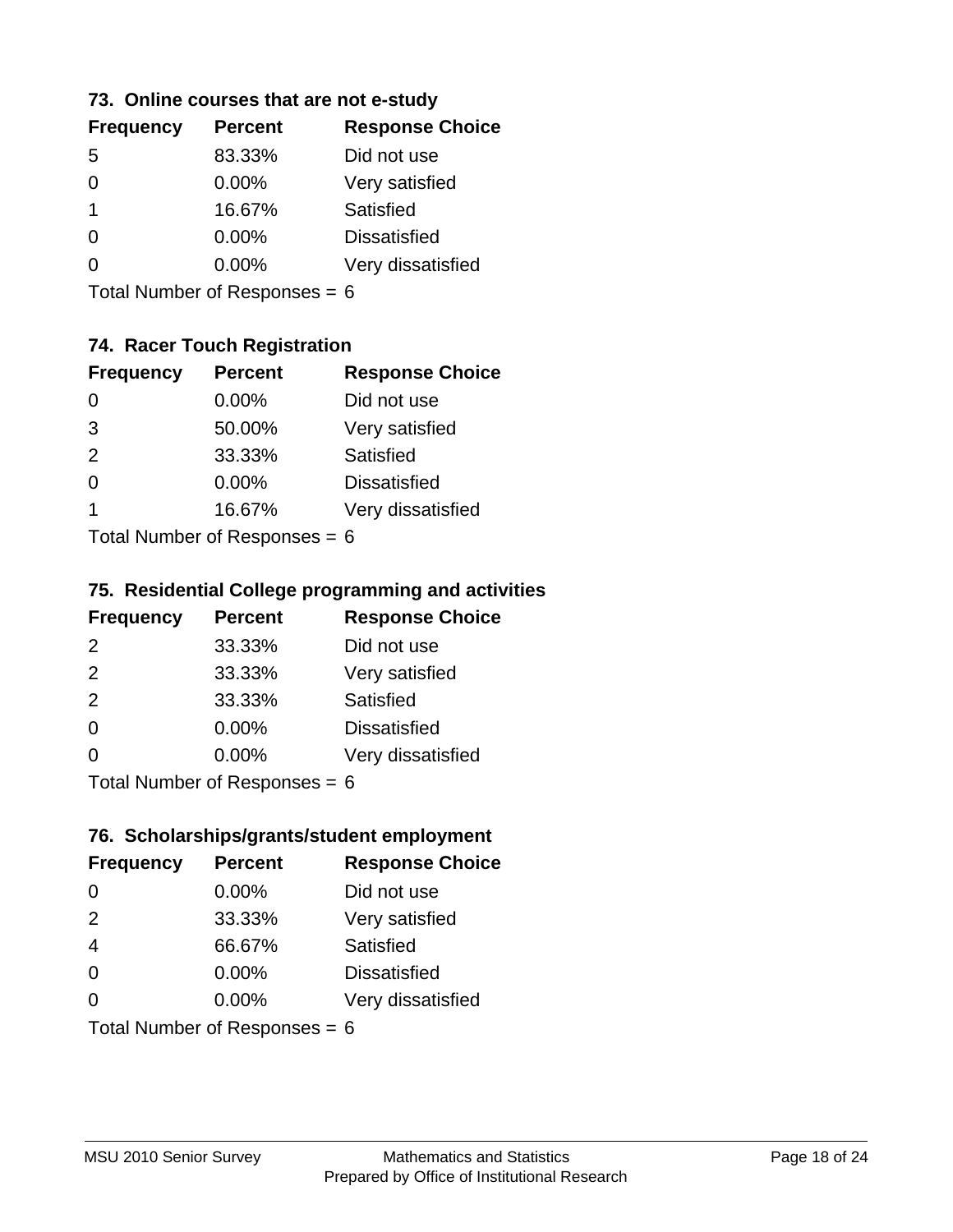#### **77. Security Services**

| <b>Frequency</b> | <b>Percent</b> | <b>Response Choice</b> |
|------------------|----------------|------------------------|
| 4                | 66.67%         | Did not use            |
| $\Omega$         | 0.00%          | Very satisfied         |
| 2                | 33.33%         | Satisfied              |
| $\Omega$         | $0.00\%$       | <b>Dissatisfied</b>    |
| ∩                | $0.00\%$       | Very dissatisfied      |
|                  |                |                        |

Total Number of Responses = 6

## **78. Services for non-traditional students**

| <b>Frequency</b> | <b>Percent</b>            | <b>Response Choice</b> |
|------------------|---------------------------|------------------------|
| 6                | 100.00%                   | Did not use            |
| $\Omega$         | 0.00%                     | Very satisfied         |
| $\Omega$         | 0.00%                     | <b>Satisfied</b>       |
| $\Omega$         | 0.00%                     | <b>Dissatisfied</b>    |
| ∩                | 0.00%                     | Very dissatisfied      |
|                  | Total Number of Desponses |                        |

Total Number of Responses = 6

#### **79. Student Support Services (Trio)**

| <b>Frequency</b> | <b>Percent</b>            | <b>Response Choice</b> |
|------------------|---------------------------|------------------------|
| -5               | 83.33%                    | Did not use            |
| $\Omega$         | $0.00\%$                  | Very satisfied         |
| $\mathbf 1$      | 16.67%                    | Satisfied              |
| $\Omega$         | 0.00%                     | <b>Dissatisfied</b>    |
| ∩                | 0.00%                     | Very dissatisfied      |
|                  | Total Number of Desponses |                        |

Total Number of Responses = 6

## **80. Student PIN System**

| <b>Frequency</b> | <b>Percent</b>                  | <b>Response Choice</b> |
|------------------|---------------------------------|------------------------|
| $\Omega$         | 0.00%                           | Did not use            |
| 3                | 50.00%                          | Very satisfied         |
| 2                | 33.33%                          | Satisfied              |
| $\mathbf 1$      | 16.67%                          | <b>Dissatisfied</b>    |
| $\Omega$         | 0.00%                           | Very dissatisfied      |
|                  | Total Number of Responses = $6$ |                        |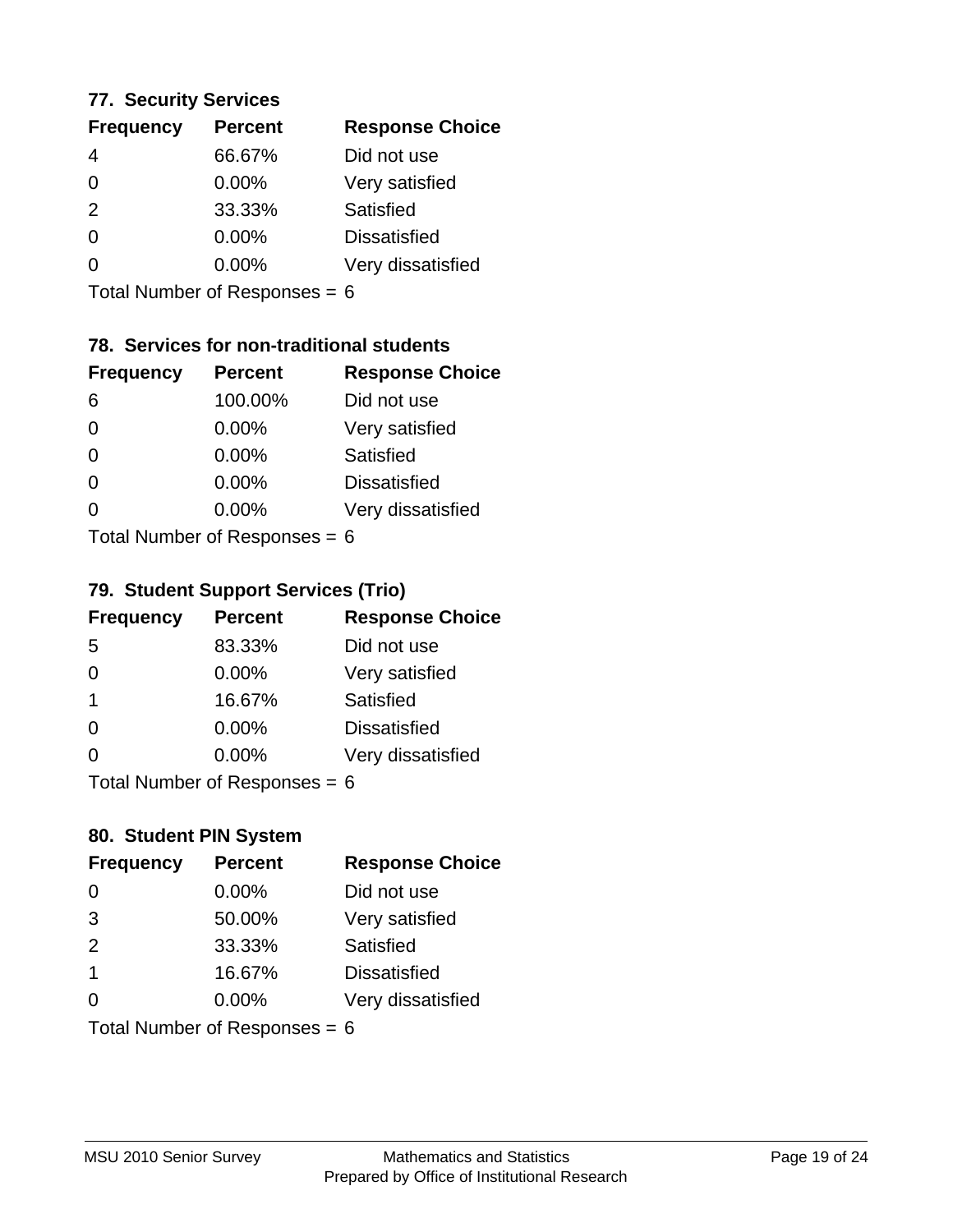#### **81. Student Records/Transcript Services**

| <b>Percent</b> | <b>Response Choice</b> |
|----------------|------------------------|
| 0.00%          | Did not use            |
| 33.33%         | Very satisfied         |
| 50.00%         | Satisfied              |
| 16.67%         | <b>Dissatisfied</b>    |
| $0.00\%$       | Very dissatisfied      |
|                |                        |

Total Number of Responses = 6

## **82. Computer and Internet access for study and research needs**

| <b>Frequency</b> | <b>Percent</b>             | <b>Response Choice</b> |
|------------------|----------------------------|------------------------|
| 0                | 0.00%                      | Did not use            |
| 3                | 50.00%                     | Very satisfied         |
| 2                | 33.33%                     | Satisfied              |
| $\mathbf 1$      | 16.67%                     | <b>Dissatisfied</b>    |
| ∩                | 0.00%                      | Very dissatisfied      |
|                  | Tatal Number of Desperance |                        |

Total Number of Responses = 6

#### **83. Women's Center**

| <b>Frequency</b> | <b>Percent</b>            | <b>Response Choice</b> |
|------------------|---------------------------|------------------------|
| 6                | 100.00%                   | Did not use            |
| $\Omega$         | 0.00%                     | Very satisfied         |
| $\Omega$         | $0.00\%$                  | Satisfied              |
| $\Omega$         | $0.00\%$                  | <b>Dissatisfied</b>    |
| ∩                | 0.00%                     | Very dissatisfied      |
|                  | Total Number of Despasses |                        |

Total Number of Responses = 6

#### **84. To what extent did you participate in Residential College activities?**

| <b>Frequency</b> | <b>Percent</b>            | <b>Response Choice</b> |
|------------------|---------------------------|------------------------|
| 1                | 16.67%                    | Did not participate    |
| 3                | 50.00%                    | Frequently             |
| 1                | 16.67%                    | Occasionally           |
| 1                | 16.67%                    | Seldom                 |
|                  | Total Number of Deepersee |                        |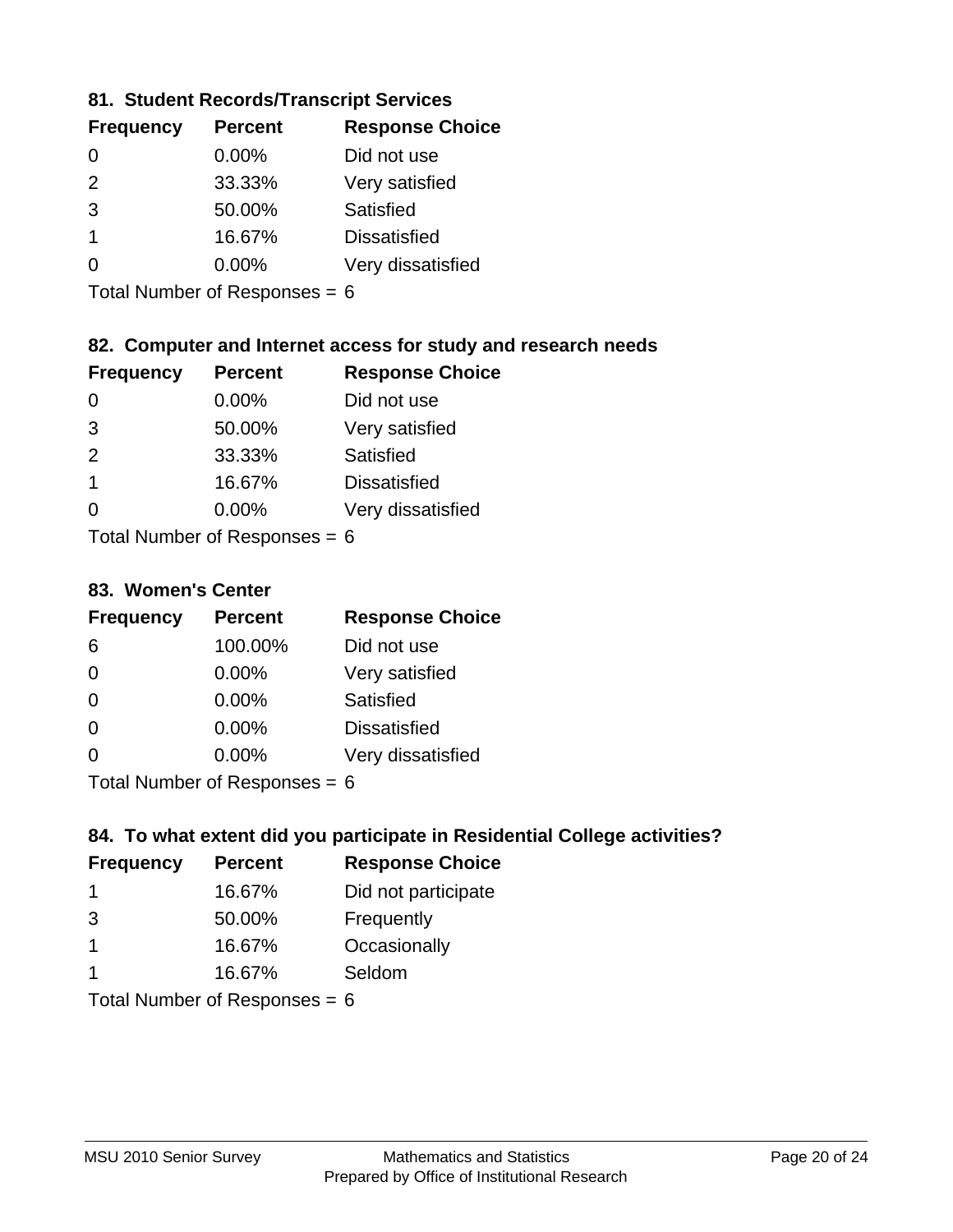| Not familiar with Residential Colleges |
|----------------------------------------|
|                                        |
|                                        |
|                                        |
|                                        |
|                                        |

**85. Which phrase best describes your opinion of Residential Colleges?**

Total Number of Responses = 6

#### **Questions 86-95**

**University Graduate." Please indicate how effective your MSU experience was in The University has formulated ten desired "Characteristics of the Murray State enhancing your abilities in each area.**

**86. Engage in mature, independent and creative thought and express that thought effectively in oral and written communication;**

| <b>Percent</b> | <b>Response Choice</b> |
|----------------|------------------------|
| 33.33%         | Very effective         |
| 66.67%         | Effective              |
| 0.00%          | Ineffective            |
| $0.00\%$       | Very ineffective       |
|                |                        |

Total Number of Responses  $= 6$ 

**87. Understand and apply the critical and scientific methodologies that** 

**academic disciplines employ to discover knowledge and ascertain its validity;**

| <b>Frequency</b> | <b>Percent</b> | <b>Response Choice</b> |
|------------------|----------------|------------------------|
| $\mathcal{P}$    | 33.33%         | Very effective         |
| $\overline{4}$   | 66.67%         | Effective              |
| $\Omega$         | 0.00%          | Ineffective            |
| $\Omega$         | 0.00%          | Very ineffective       |
|                  |                |                        |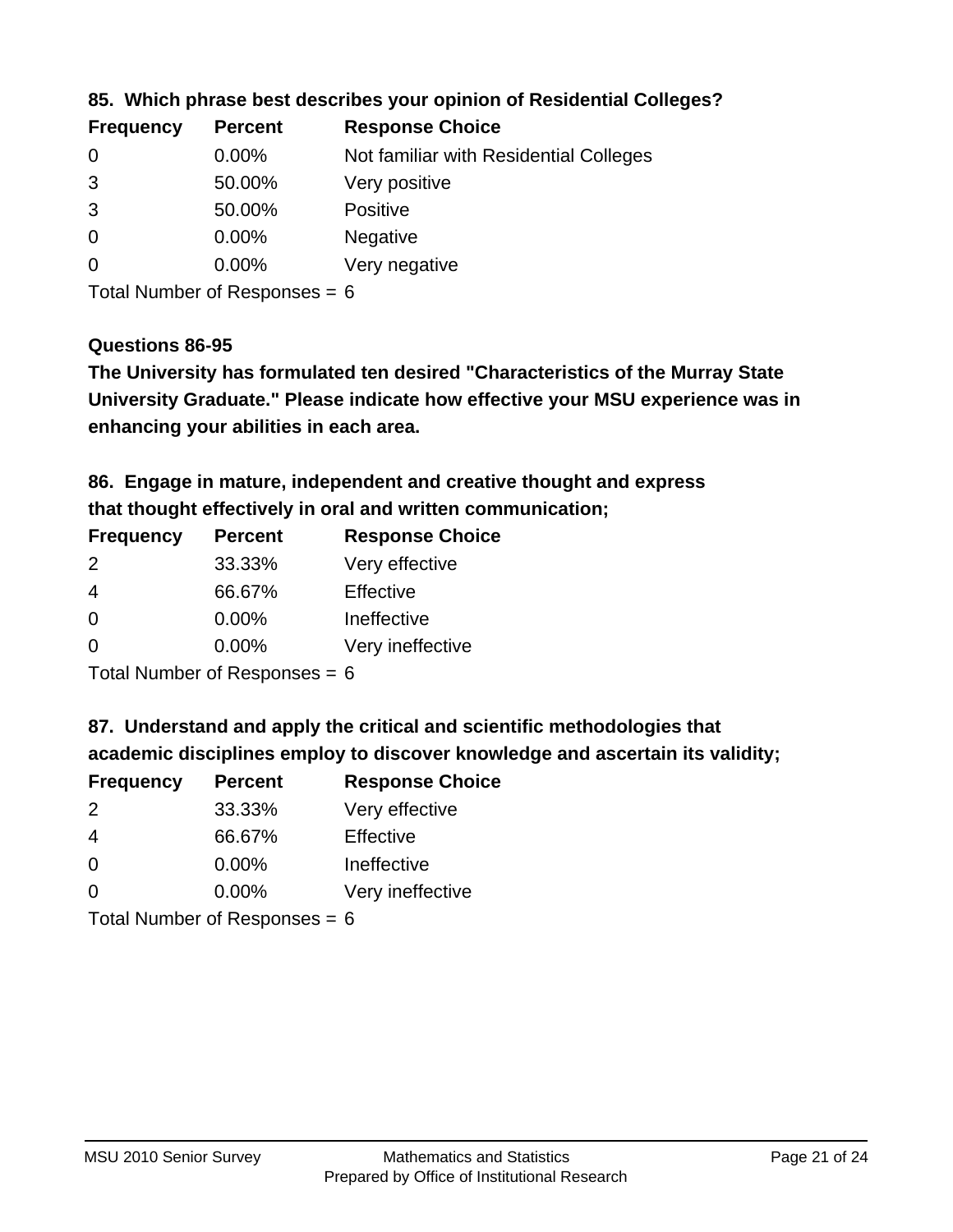# **88. Apply sound standards of information gathering, analysis and**

| evaluation to reach logical decisions; |  |
|----------------------------------------|--|
|----------------------------------------|--|

| <b>Frequency</b> | <b>Percent</b> | <b>Response Choice</b> |
|------------------|----------------|------------------------|
| 3                | 50.00%         | Very effective         |
| 3                | 50.00%         | Effective              |
| $\Omega$         | $0.00\%$       | Ineffective            |
| ∩                | $0.00\%$       | Very ineffective       |

Total Number of Responses = 6

# **89. Understand the roles and applications of science and technology in the solution of the problems of a changing world;**

| <b>Frequency</b> | <b>Percent</b> | <b>Response Choice</b> |
|------------------|----------------|------------------------|
| 3                | 50.00%         | Very effective         |
| 3                | 50.00%         | Effective              |
| $\Omega$         | 0.00%          | Ineffective            |
| $\Omega$         | 0.00%          | Very ineffective       |
|                  |                |                        |

Total Number of Responses  $= 6$ 

# **90. Demonstrate a critical understanding of the world's historical, literary, philosophical, and artistic traditions;**

| <b>Frequency</b> | <b>Percent</b> | <b>Response Choice</b> |
|------------------|----------------|------------------------|
| 2                | 33.33%         | Very effective         |
| $\overline{4}$   | 66.67%         | Effective              |
| $\Omega$         | 0.00%          | Ineffective            |
| $\Omega$         | 0.00%          | Very ineffective       |
|                  |                |                        |

Total Number of Responses = 6

# **91. Understand the dynamics of cultural diversity, of competing economic and political systems, and of complex moral and ethical issues;**

| <b>Frequency</b>                | <b>Percent</b> | <b>Response Choice</b> |
|---------------------------------|----------------|------------------------|
| 3                               | 50.00%         | Very effective         |
| 3                               | 50.00%         | Effective              |
| $\Omega$                        | $0.00\%$       | Ineffective            |
| $\Omega$                        | $0.00\%$       | Very ineffective       |
| Total Number of Responses = $6$ |                |                        |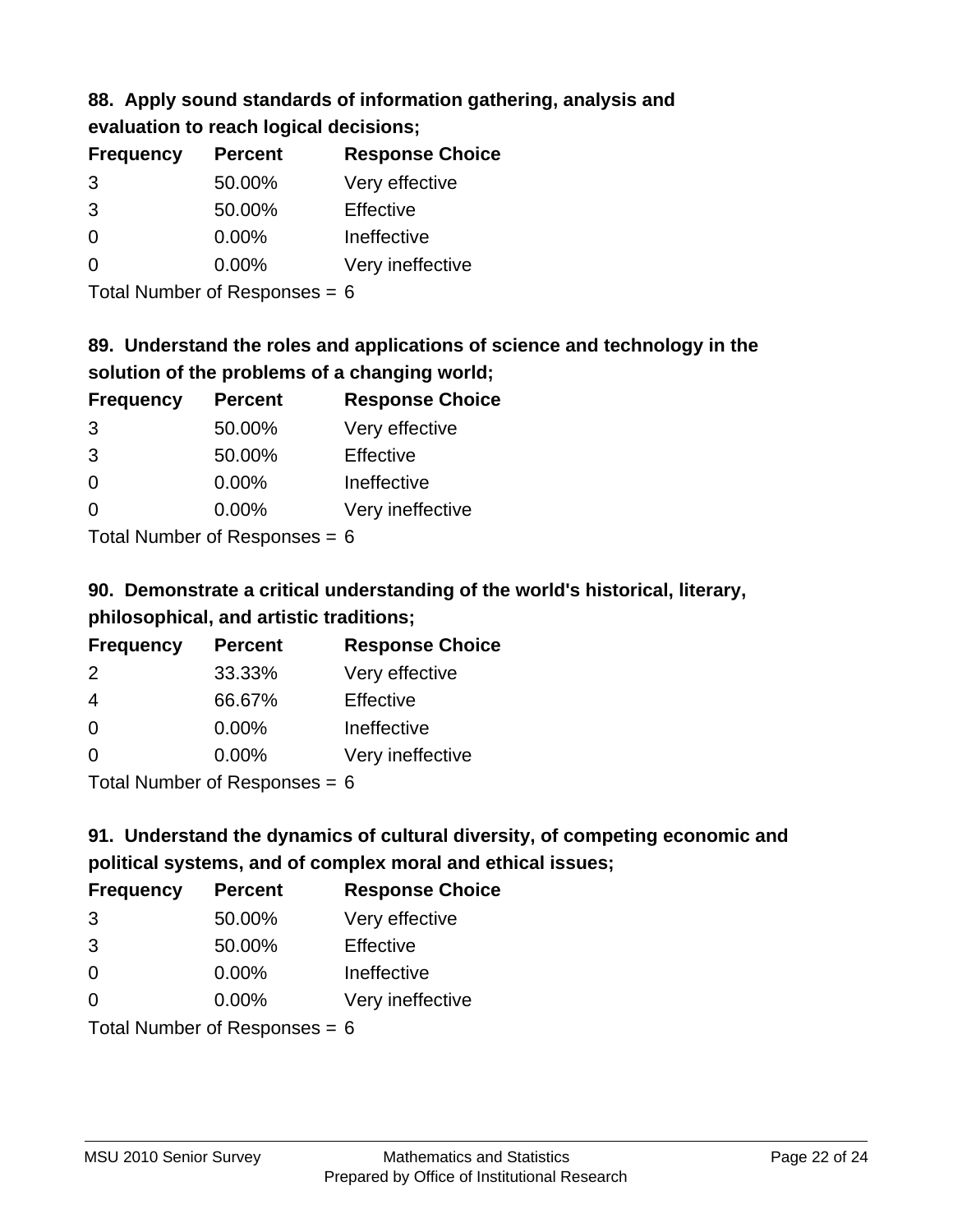## **92. Understand the nature of and engage in ethical behavior and**

**responsible citizenship;**

| <b>Percent</b> | <b>Response Choice</b> |
|----------------|------------------------|
| 66.67%         | Very effective         |
| 33.33%         | Effective              |
| $0.00\%$       | Ineffective            |
| $0.00\%$       | Very ineffective       |
|                |                        |

Total Number of Responses  $= 6$ 

# **93. Understand the importance of the behaviors necessary to maintain a healthy lifestyle;**

| <b>Frequency</b> | <b>Percent</b> | <b>Response Choice</b> |
|------------------|----------------|------------------------|
|                  | 16.67%         | Very effective         |
| 5                | 83.33%         | Effective              |
| $\Omega$         | 0.00%          | Ineffective            |
| $\Omega$         | 0.00%          | Very ineffective       |
|                  |                |                        |

Total Number of Responses = 6

## **94. Demonstrate mastery of a chosen field of study; and**

| <b>Frequency</b> | <b>Percent</b> | <b>Response Choice</b> |
|------------------|----------------|------------------------|
| 3                | 50.00%         | Very effective         |
| 3                | 50.00%         | Effective              |
| $\Omega$         | $0.00\%$       | Ineffective            |
| 0                | $0.00\%$       | Very ineffective       |
|                  |                |                        |

Total Number of Responses = 6

## **95. Value intellectual pursuit and continuous learning in a changing world.**

| <b>Frequency</b> | <b>Percent</b> | <b>Response Choice</b> |
|------------------|----------------|------------------------|
| 3                | 50.00%         | Very effective         |
| 3                | 50.00%         | Effective              |
| $\Omega$         | 0.00%          | Ineffective            |
| O                | 0.00%          | Very ineffective       |
|                  |                |                        |